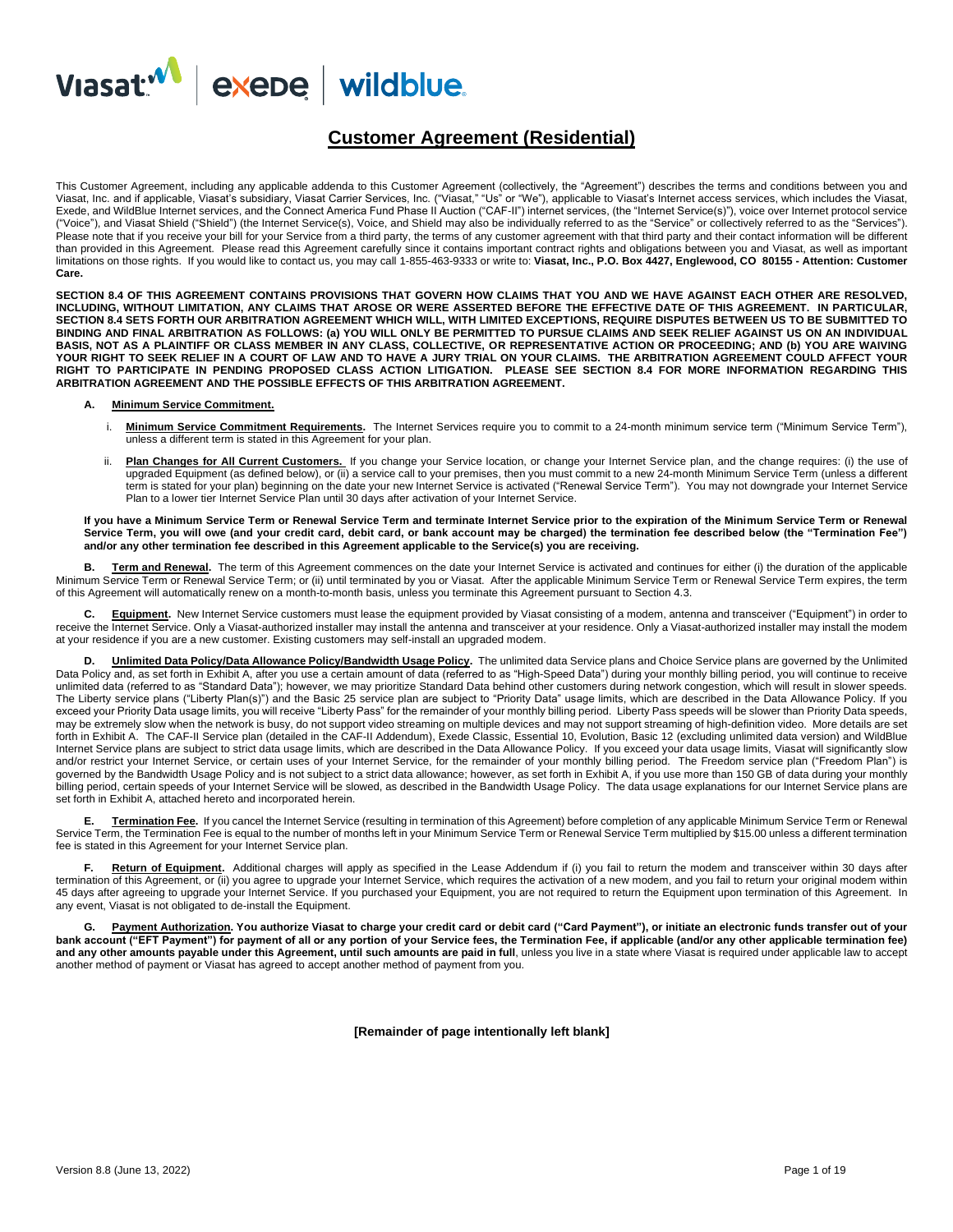**This Agreement has 19 pages and incorporates Viasat's Data Allowance Policy, Bandwidth Usage Policy, Unlimited Data Policy, Privacy Policies, Acceptable Use Policy, Network Management Policy, Viasat Shield Application End User Terms and Conditions Agreement, and your Internet Service plan details and restrictions as posted on [www.viasat.com/legal.](http://www.viasat.com/legal) In addition, if you are leasing your Equipment, receiving Voice, receiving Services through our Recovery Act Program, receiving Services through the CAF-II program, and/or receiving the Affordable Connectivity Program or Lifeline discounts, the Agreement incorporates, as applicable, the Lease Addendum, the EasyCare Addendum, the Voice Addendum, the Recovery Act Addendum, the Affordable Connectivity Program Addendum, the CAF-II Addendum, and/or the CAF-II Lifeline Addendum. You acknowledge that you have received, read, understand and agree to be bound by all of the terms and conditions set forth on each of the pages of this Agreement and the incorporated documents, as each of them may be updated from time to time.** 

### **If you did not receive Sections 1 through 8 of this Agreement, Exhibit A, and, if applicable, the Lease Addendum, the EasyCare Addendum, the Voice Addendum, the Recovery Act Addendum and/or the Affordable Connectivity Program Addendum, the CAF-II Addendum, and/or the CAF-II Lifeline Addendum, DO NOT SIGN THIS AGREEMENT.**

|                            | <b>CUSTOMER INFORMATION</b> |                                  | <b>AUTHORIZED SIGNER INFORMATION</b><br>(if Customer is not present at Installation) |  |  |
|----------------------------|-----------------------------|----------------------------------|--------------------------------------------------------------------------------------|--|--|
| <b>Customer Signature:</b> |                             | Authorized Signer's Signature:   | By signature I affirm that the Customer has authorized                               |  |  |
| Date:                      |                             |                                  | me to establish an account in the Customer's name.                                   |  |  |
|                            |                             | Date:                            |                                                                                      |  |  |
| Print Customer Name:       |                             | Print Authorized Signer's Name:  |                                                                                      |  |  |
| Street Address:            |                             | <b>Relationship to Customer:</b> |                                                                                      |  |  |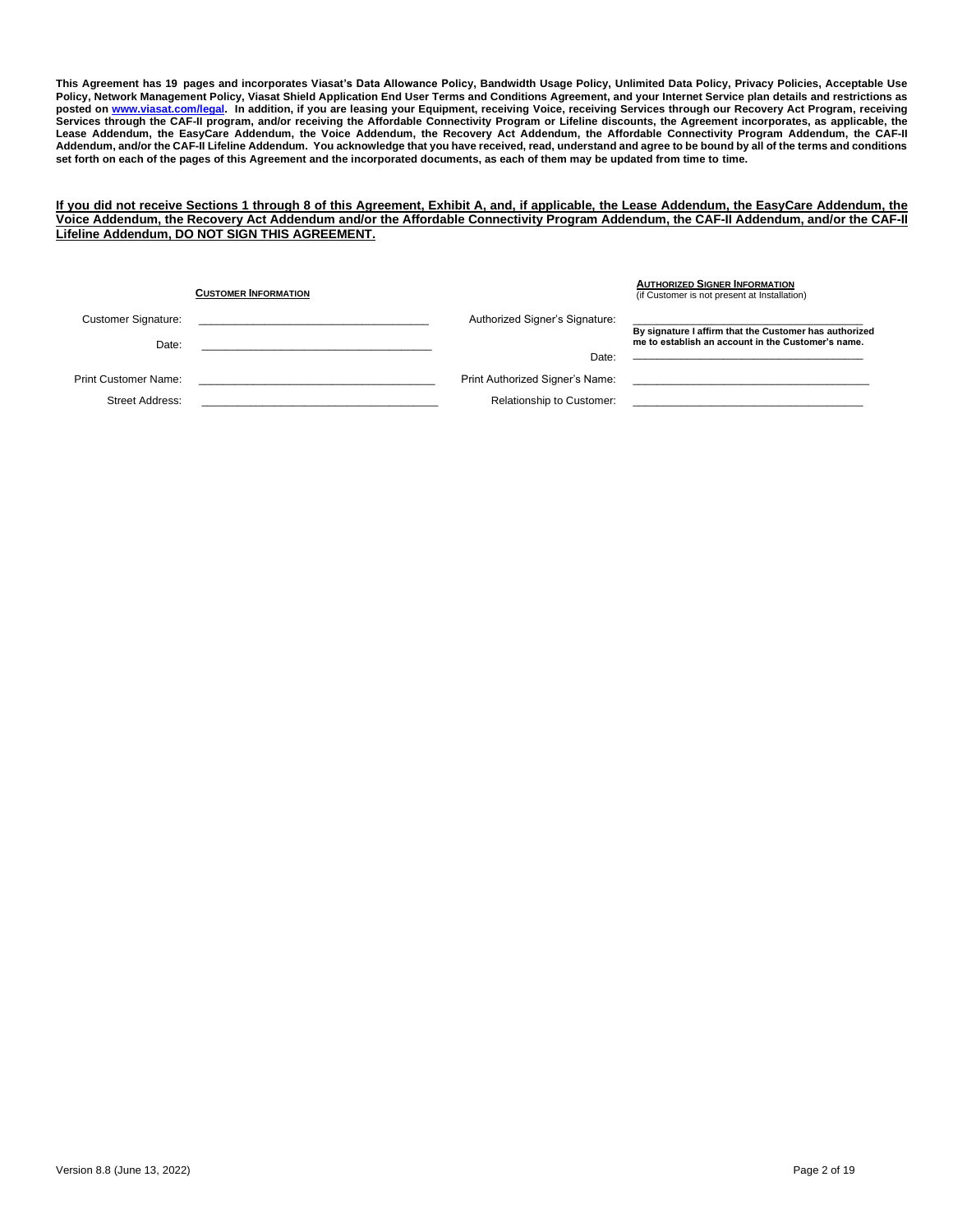### **1. The Service.**

### **Terms and Conditions**

**1.1 Limitations.** The Internet Service is available at locations within the United States with an unobstructed view of the southern sky. **You acknowledge all download and upload Internet Service speeds are "up to," are not guaranteed and will vary. If you are receiving the Internet Service through a WildBlue Internet Service plan, voice over Internet protocol services may not work. The performance of some games over the Internet is very poor and some games may not work at all. Virtual private networks and remote computer access may be very slow with the Internet Service. Some virtual private networks may not work at all.**

**1.2 System Requirements.** It is your responsibility, at your expense, to obtain, maintain, and operate suitable and fully compatible computer equipment (including, without limitation, a wireless router if you intend to use the Internet Service on multiple devices and are not receiving a Viasat Wi-Fi Modem or Viasat Wi-Fi Gateway modem, or another other device that provides for wireless connectivity) required to access the Internet Service.

Hibernation Plan (formerly the Vacation/Seasonal Suspend Plan). If you have an eligible Internet Service plan and you have received and paid for the Internet Service for at least 30 days, you may convert your Internet Service plan to the "Hibernation Plan." You must receive the Hibernation Plan for a minimum of 60 days. You may not receive the Hibernation Plan for more than 180 days in any 12-month period. The monthly Internet Service fee for the Hibernation Plan will be as stated by us at the time that you convert to the Hibernation Plan. Your monthly Internet Service fee for the billing periods in which you switch into and out of the Hibernation Plan will be pro-rated to reflect the difference between the monthly Internet Service fee for your Internet Service Plan and the Hibernation Plan. The months in which you receive the Hibernation Plan will count towards your Minimum Service Term.If you are paying a monthly Equipment Lease Fee (defined in the Lease Addendum to this Agreement), a monthly fee for the EasyCare Plan (defined in the EasyCare Plan Addendum to this Agreement) or a fee for anti-virus software, you will continue to incur these charges while on the Hibernation Plan. If you prepaid your Equipment Lease Fee for the Minimum Service Term, the months during which you are on the Hibernation Plan will continue to be applied against your prepaid Equipment Lease Fee. Internet service, the option to buy more data, the Late Night Free Zone, the Early Bird Free Zone, the Free Zone included with some Liberty Plans, and the Data Extender will not be available to you while you are on the Hibernation Plan. All promotional discounts will cease upon conversion of your account to the Hibernation Plan and will not be reactivated when you return to your Internet Service plan. Service calls are not available while you are on the Hibernation Plan unless you are receiving the EasyCare Plan. If you have been on the Hibernation Plan for 180 or more days in a 12-month period and have not called us to resume regular Internet Service plan, we will automatically restore your Internet Service to the lowest priced Internet Service plan currently available in your area. If you receive Voice, it will remain fully available while you are on the Hibernation Plan and it will be charged at its usual monthly rate.

### **2. Who May Use The Service? Responsibility and Supervision.**

2.1 **Age and Account Set-Up.** You represent that the Service will be installed and used solely in your residence and not in any commercial, retail or other business location (other than a home office in your residence), unless specifically agreed to in writing by Viasat. You represent that you are at least 18 years of age. You agree that you are responsible for obtaining the initial installation services for the Equipment from a Viasat-authorized installer and for verifying and maintaining the account, options, settings and other parameters under which the Service is used, including (without limitation) all related passwords and user identification information.

**2.2 Multiple Use of Account.** Only devices physically located in your residence and your family members who permanently reside in your household may receive the Service under a single billing account. Your "household" is limited to the single address where you reside and where the Service is installed, and does not include adjacent apartments, residences, offices or any type of space not physically associated with such address. Any use of the Service other than as specified above is unlawful and unauthorized and a material breach of this Agreement, regardless of whether you receive any compensation for such use, and may result in the immediate termination of the Service and the imposition of the Termination Fee, if applicable, and/or any other applicable termination fee, without prejudice to any rights and remedies available to Viasat under this Agreement, at law and at equity.

**2.3 Installation of Equipment.** You represent that there are no legal, contractual or similar restrictions on the installation of the Equipment in the location(s) you have authorized. It is your responsibility to ensure compliance with all applicable building codes, zoning ordinances, homeowners' association rules, covenants, conditions, and restrictions related to the Service, to pay any fees or other charges, and to obtain any permits or authorizations necessary for the installation or use of the Service (collectively "Legal Requirements"). You are solely responsible for any fines or similar charges for violation of any applicable Legal Requirements. You acknowledge and agree that Viasat or its designated service provider will be required to access your premises and computer to install and maintain the Equipment, including, without limitation, the antenna and its components. Standard Equipment installations performed by Viasat-authorized installers include: (i) installation of the antenna to an outside wall or sloped roof; (ii) travel to and from your Service location within 50 miles of the installer's office; (iii) cable routed through one exterior wall and one interior wall or floor; (iv) connection of the antenna to the modem using up to 150 feet of cable; (v) connection of the modem to one computer using up to 7 feet of cable; and (vi) required mounting and cabling hardware. Any different or additional installation services or hardware are non-standard and may result in additional charges to be agreed upon between you and the installer. All installations include attaching the Equipment to your computer, installing software on your computer and configuring your computer to optimize the performance of the Internet Service. You confirm that you have reviewed the installation plan and agreed to any associated charges. If you approved a roof mount, you acknowledge the potential risks associated with this type of installation (including, without limitation, with respect to any warranty that applies to your roof or roof membrane). By signing this Agreement, scheduling one or more service or installation visits, and permitting us or our service provider to enter your home, you are authorizing Viasat and its service provider to perform all of the above actions. You are responsible for backing up the data on your computer and we highly recommend that you do so prior to permitting access to us or one of our designated service providers. NEITHER VIASAT NOR ITS SERVICE PROVIDER SHALL HAVE ANY LIABILITY WHATSOEVER FOR ANY LOSSES RESULTING FROM THE EQUIPMENT OR ANY INSTALLATION, REPAIR OR OTHER SERVICES ASSOCIATED WITH THE EQUIPMENT, INCLUDING WITHOUT LIMITATION, DAMAGE TO YOUR PREMISES OR LOSS OF SOFTWARE, DATA OR OTHER INFORMATION FROM YOUR COMPUTER. This limitation does not apply to any damages arising from the gross negligence or willful misconduct of us or one of our designated service providers. Time frames for installation, if any, are not guaranteed and may vary depending on the types of services requested and other factors.

2.4 **Customer Responsibility**. You agree that you are responsible for all access to and use of the Service through your account or password(s) and for any fees incurred for the Service, or for software or other merchandise purchased through the Service, or any other expenses incurred in accordance with the terms of this Agreement. You agree that you are responsible for backing up (a) any data you submit, receive or transfer over the Service, including, without limitation, your email; and (b) any data, files, programs, or applications on any device you connect to the Service. You acknowledge that you are aware that content accessible on or through the Service may contain material that is unsuitable for minors (persons under 18 years of age). You agree to supervise usage of your account by minors. You ratify and confirm any obligations incurred by a minor using your account.

### **3. Fees and Payment.**

### **3.1 Fees, Taxes and Other Charges.**

**Commencement and Duration of Fees.** You acknowledge that (subject to any exceptions granted by us) you will pay for the Service each month in advance and such monthly fees will apply for each and every month (or portion of a month) that you are a customer, beginning with the date your Internet Service is activated. In addition, we may bill you for some aspects of the Services individually after they have been provided to you; these include charges to buy more data for your Internet Service, for your receipt of certain support services when you contact us, for toll calls and directory assistance calls made using Voice. Your account will continue until you cancel your account in accordance with the method or methods specified by us (unless otherwise terminated in accordance with this Agreement). As stated above, you may cancel your account at any time, subject to payment of the Termination Fee, if applicable, and/or any other applicable termination fee. The monthly fees shall cease to apply for any months after the billing month in which you cancel or terminate your account in accordance with these terms and conditions.

Billing and Charges. You agree to pay, in accordance with the provisions of the Service plan you selected, any registration, activation or monthly fees (including, without limitation, any applicable discounts), service charges, minimum charges and other amounts charged to or incurred by you, or by users of your account, at the rates in effect at the start of the billing period in which those amounts are charged or incurred. You agree to pay all applicable federal, state and local taxes, fees and surcharges related to your use of the Service, provision of services, software or hardware or the use of the Service by users of your account. Information on our charges and surcharges may be made available to you on www.viasat.com. We will send your billing statements to the email address you provide to us, and you agree that this is sufficient notice for all purposes as to charges incurred and paid or to be paid to us. You understand and agree that you will not receive a paper statement in the mail. Additional terms relating to pricing, billing, and payment which are an integral part of this Agreement are contained in your Service plan details. Viasat reserves the right to correct and charge under-billed or unbilled amounts for a period of 90 days after (i) any incorrect statement was issued or (ii) a statement should have been issued. Payment of the outstanding balance is due in full each month.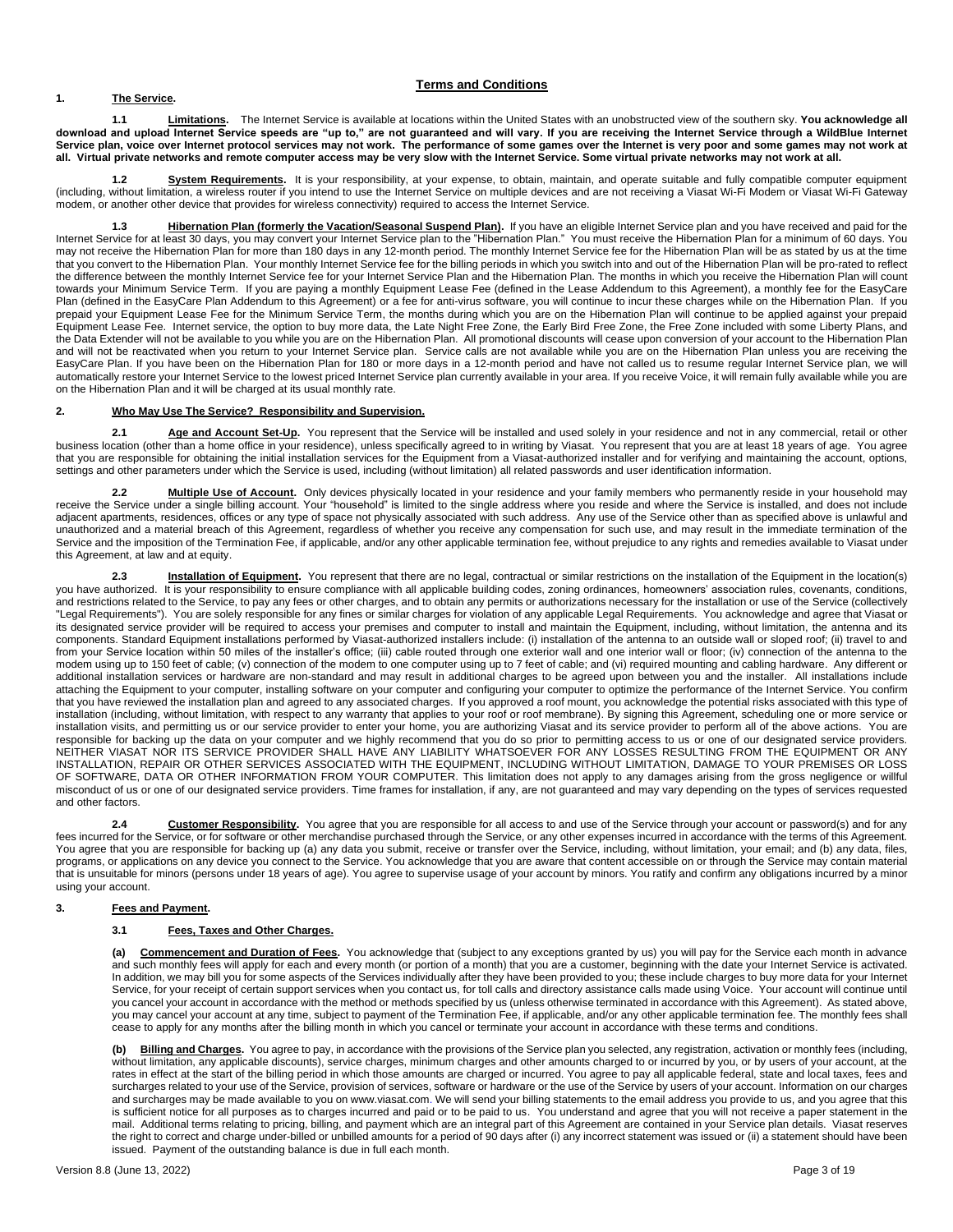**(c) Administrative Fees.** If your electronic payment is not received by us by its due date or your payment is returned, we may charge you administrative late or nonpayment fees equal to the lesser of (i) \$5.00 per month, or (ii) the maximum amount permitted under applicable law. Such charge shall apply monthly until all delinquent amounts are paid in full.If your EFT Payment or Card Payment fails to be honored by your bank or other financial institution, we may charge you a collection fee equal to the lesser of (i) \$15.00, or (ii) the maximum amount permitted under applicable law. You acknowledge that these fees are not interest or finance charges and are reasonably related to the actual expenses we incur due to non-payment.

**(d) Price Lock Guarantee.** Our price-lock guarantee applies only to the monthly Internet Service fee and the Equipment Lease Fee (in each case before any promotional discounts) and excludes all taxes and surcharges. The price-lock guarantee requires that your account remain in good standing, and may terminate with certain account changes. If you purchased your Service before February 13, 2018, and your Service plan included a price-lock guarantee, the price-lock guarantee runs for 36 consecutive months from the date of account activation. If you purchased your Service on or after February 13, 2018, the price-lock guarantee runs for 24 consecutive months from the date of account activation. The CAF-II Service plan (detailed in the CAF-II Addendum) is not eligible for the price-lock guarantee.

**3.2 Card and EFT Payment Authorization.** You agree that Viasat will bill your monthly Service fee and lease fee (if applicable) and one time charges in advance and will bill other fees in arrears such as fees to buy more data, for your receipt of certain support services when you contact us, for toll calls, and in all cases will automatically collect these fees through either a Card Payment or EFT Payment. By signing this Agreement and receiving the Service, you authorize automatic Card Payments or EFT Payments by Viasat. You agree that the charges described above will be billed to the credit or debit card provided by you when you applied for the Service until such time as you may authorize recurring EFT Payments. Each time you provide Viasat with an EFT Payment, you consent to Viasat verifying with a consumer reporting agency or other third party that the bank account you have provided is valid, available and acceptable to Viasat for electronic payments on your billing account. You must provide current, complete, and accurate information for your billing account, and promptly update any changes (such as a change in billing address, credit card number, credit card expiration date, bank account number) and contact email address. Changes to such information may be made by calling Viasat Customer Care at 1-855-463-9333. If you fail to provide us with any of the foregoing information, you agree that Viasat may continue charging you for any Service provided under your account. Your card issuer may also contact Viasat and notify Viasat of changes to your billing account, and you hereby authorize Viasat to update your billing account based upon such notice. In addition to administrative fees that you may owe, if we are unable to process your Card Payment or EFT Payment at any time and we do not receive electronic payment from you by the due date, your account may be immediately suspended and you will remain responsible for all amounts payable by you to us. If we do not receive your payment before your next statement is issued, your account may be terminated and you may owe us the Termination Fee, if applicable, and/or any other applicable termination fee. Your card issuer agreement governs use of your credit or debit card in connection with this Service and you must refer to that agreement with respect to your rights and liabilities as a cardholder. If we do not receive payment from your credit or debit card issuer or its agent, you agree to pay us all amounts due upon demand by us. You agree that Viasat will not be responsible for any expenses that you may incur resulting from overdrawing your bank account or exceeding your credit limit as a result of an automatic charge made under this Agreement.

**3.3 Billing Errors, Partial Payments and Collections.** If you think a charge is incorrect or you need more information on any charges applied to your account, you should contact us at 1-855-463-9333. **You must contact us within 60 days of receiving the statement on which the error or problem appeared. We will make a**  statement available to you for each billing cycle showing payments, credits, purchases and other charges. We will not pay you interest on any overcharged amounts later refunded or credited to you. We may, but are not required to, accept partial payments from you. If partial payments are made, they will be applied to amounts owed by you starting with the oldest outstanding amount. If you send us checks or money orders marked "payment in full" or otherwise labeled with a similar restrictive endorsement, we may, but are not required to, accept them, without waiving any of our rights to collect all amounts owed by you under this Agreement. If we choose to use a collection agency or attorney to collect money that you owe us or to assert any other right that we may have against you, you agree to pay the reasonable costs of collection or other action including, without limitation, collection agency fees, reasonable attorney's fees, and court costs.

3.4 Reactivation. To reactivate suspended Service, you must bring your account current through the month of reactivation by making payment in full of any outstanding balance, fees and other applicable charges. In addition, we may require a deposit before reactivating your Service. The amount of the deposit will not exceed one year of monthly fees. Any amounts deposited by you will appear on your statement as a credit, and service charges and other fees will be invoiced as described above. If you fail to pay any amount on a subsequent bill, the unpaid amount will be deducted each billing cycle from the credit amount. Credit amounts will not earn or accrue interest.

**3.5 Credit Inquiries and Reporting.** You authorize us to make inquiries and to receive information about your credit experience from others, including, without limitation, credit reporting agencies, to enter this information in your file and to disclose this information concerning you to third parties for reasonable business purposes. You authorize Viasat to report both positive and negative information about your payment history to any credit reporting agencies. Credit inquire results will not be considered for enrollment in the Affordable Connectivity Program.

### **4. Modifications, Rights of Cancellation or Suspension.**

**4.1 Modification of this Agreement.** Subject to Section 8.4(h) of this Agreement, Viasat reserves the right to modify this Agreement upon notice published on [www.viasat.com.](http://www.viasat.com/) Such modifications may include changes to, without limitation, our pricing and billing terms and our dispute resolution procedures. We may, but are not required to, also notify you by e-mail or other electronic notice. If you do not agree to such changes or additions, then you must terminate this Agreement in accordance with Section 4.3 below and stop using the Service within five days after the effective date of such modifications. Your continued use of the Service after this five-day period constitutes your acceptance of such modifications. If a change results in an increase of the monthly fee by more than 25%, however, you may terminate your Service, without incurring the Termination Fee, if applicable, and/or any other applicable termination fee, by calling us within 30 days after the first statement reflecting such changes is issued.

**4.2 Modification of the Service.** We may discontinue, add to or revise any or all aspects of the Service in our sole discretion and without notice, including, without limitation, access to support services, publications and any other products or services ancillary to the Service. In particular, we reserve the right in our sole discretion to modify, supplement, delete, discontinue or remove any software, file, publications, information, communication or other content that we or one of our vendors provide to you in connection with the Service. If we undertake any of these changes, we may, but are not required to, notify you by e-mail, posting a notice on one or more of the Viasat websites or other electronic notice. If you do not agree to the identified changes, then you must cancel your subscription and stop using the Service prior to the effective date of the changes. Your use of the Service after the effective date of the changes constitutes your acceptance of the changes. In addition, we may take any action consistent with our Acceptable Use, Data Allowance, Bandwidth Usage and Unlimited Data Policies, and Viasat Shield Application End User Terms and Conditions Agreement, , including, without limitation, actions to (a) prevent unsolicited bulk e-mailing from entering or leaving any e-mail account or the network e-mail system, (b) delete e-mail messages if your e-mail account has not been accessed by you within a time established by us from time to time, in our sole discretion, (c) instruct our system not to process e-mail or instant messages due to space limitations, (d) make available to third parties information relating to Viasat or its customers, (e) withdraw, change, suspend or discontinue any functionality or feature of the Service, (f) delete attachments to e-mail due to potentially harmful materials included within such attachment, and (g) limit access to the Service to prevent abusive consumption.

**4.3 Termination by Customer.** Subject to your payment of the Termination Fee, if applicable, and/or any other applicable termination fee and the monthly fees for the full billing cycle in which termination occurred, you may terminate this Agreement at any time by giving us written or telephone notice. You are responsible for the full monthly Service fee for any month (or portion of a month) in which you receive Service and Viasat will not provide a pro-rata refund for any pre-paid fees regardless of when your Service is terminated. In limited circumstances, Viasat may permit you to temporarily suspend service. You are responsible for the full monthly Service fee for any month (or portion of a month) in which you receive Service and Viasat will not provide a pro-rata refund for any pre-paid fees regardless of when your Service is suspended. Please allow five business days from the date of receipt for processing written requests to terminate or suspend your Service. Viasat does not accept notices of termination or suspension via e-mail or chat. You will continue to be liable under this Agreement for all fees and charges until such time as the Agreement has been properly terminated or suspended or we have acknowledged such termination or suspension in writing or by e-mail. Once your account is terminated, you will no longer have access to any of the web or email services provided to you as part of the Service. In addition, if you leased your Equipment, upon termination you will be responsible for the return of the Equipment to Viasat in accordance with your obligations under the Lease Addendum.

**4.4 Termination or Suspension by Viasat.** Subject to compliance with relevant state and federal laws, we reserve the right in our sole discretion to terminate your Service and this Agreement or suspend your Service at any time (with or without notice), in whole or in part. If we terminate or suspend your Service because you have or a user of your account has breached this Agreement or violated a law, then notwithstanding the termination or suspension of your Service, you will remain responsible for all payment and other obligations under this Agreement, including, without limitation, the obligation to pay all charges that may be due as a result of or in connection with such termination or suspension. In these instances, you are responsible for the full monthly Service fee for any month (or portion of a month) in which you receive the Service and Viasat will not provide a pro-rata refund for any pre-paid fees regardless of when your Service is terminated or suspended.

### **5. Permitted Use and Restrictions on Use.**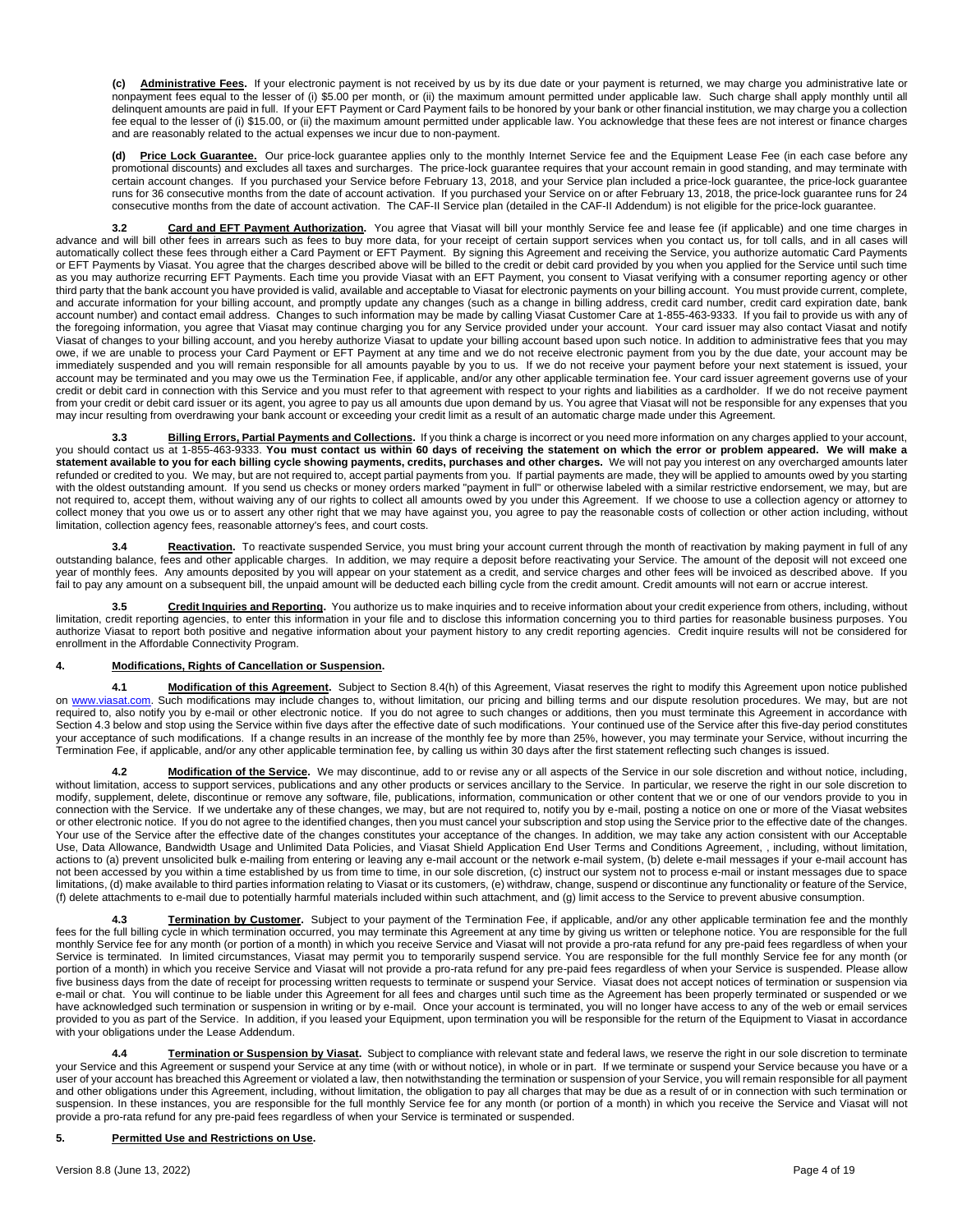5.1 **Software License.** Subject to the terms of this Agreement, Viasat grants to you a personal, non-exclusive, non-assignable and non-transferable license to use and display the software provided by or on behalf of Viasat (including any updates) only for the purpose of accessing the Service ("Software") on any computer(s) on which you are the primary user or which you are authorized to use. Our Privacy Policies provide important information about the Software applications we utilize. Please read the terms very carefully, as they contain important disclosures about the use and security of data transmitted to and from your computer. Unauthorized copying of the Software, including, without limitation, software that has been modified, merged or included with the Software, or the written materials associated therewith, is expressly forbidden. You may not sublicense, assign, or transfer this license or the Software except as permitted in writing by Viasat. Any attempt to sublicense, assign or transfer any of the rights, duties or obligations under this license is void and may result in termination by Viasat of this Agreement and the license. You agree that you shall not copy or duplicate or permit anyone else to copy or duplicate any part of the Software, or create or attempt to create, or permit others to create or attempt to create, by reverse engineering or otherwise, the source programs or any part thereof from the object programs or from other information made available under this Agreement.

**5.2 Restrictions on Use of the Service.** You understand the Service is subject to, and where applicable, you agree to comply with, Viasat's Acceptable Use Policy, Data Allowance Policy, Network Management Policy, Bandwidth Usage Policy, Unlimited Data Policy, and Viasat Shield Application End User Terms and Conditions Agreement, applicable to your service located a[t www.viasat.com/legal,](http://www.viasat.com/legal) all of which are incorporated into and made a part of this Agreement. Viasat reserves the right to immediately terminate the Service and this Agreement if you knowingly or otherwise engage in any prohibited activity. You do not own or have any rights (other than those expressly granted to you) to a particular IP address, even if you are utilizing a static IP address.

**5.3 Prohibition on Resale.** Reselling the Service or otherwise making the Service available to anyone outside your residence (e.g., via wi-fi or any other method), in whole or in part, directly or indirectly, or on a bundled or unbundled basis, is prohibited. The Service is for personal and non-commercial use only and you agree not to use the Service for operation as an internet service provider or for any business enterprise or purpose, or as an end-point on a non-Viasat local area network or wide area network, unless specifically authorized in writing by Viasat. Other prohibited activities include connecting multiple computers behind the satellite modem to set up a LAN (Local Area Network) that in any manner would result in a violation of the terms of the Acceptable Use Policy or any other Viasat policy or plan, or running programs, equipment, or servers from your residence that provide network content or any other services to anyone outside of your premises. You may not connect the Equipment to any computer outside of your residence.

**5.4 No Unauthorized Use of Equipment or Software.** Title to and ownership of the Equipment (unless you purchased your Equipment from Viasat) and Software remains with Viasat, and you may not loan, transfer, sell, give away, tamper with, or alter the Equipment unless you obtain written approval from Viasat. You are strictly prohibited from servicing, altering, modifying, disassembling, reverse engineering, or tampering with the Equipment, Software or Service or permitting any other person who is not authorized by Viasat to do the same. You may not copy, distribute, sublicense, decompile or reverse engineer any of the Software.

5.5 **Compliance with Laws.** You agree to comply with all applicable laws, rules and regulations in connection with the Service, your use of the Service and this Agreement.

**5.6** Security. You agree to take reasonable measures to protect the security of any devices you connect to the internet through the Service, including, without limitation, maintaining at your cost an up-to-date version of anti-virus and/or firewall software to protect your devices from malicious code, programs or other internal components (such as a computer virus, computer worm, computer time bomb or similar component). You expressly agree that if your computer or an internet connected device becomes infected and causes any of the prohibited activities listed in the Acceptable Use Policy, Viasat may immediately suspend your Service until such time as your computer is sufficiently protected to prevent further prohibited activities. You will be fully liable for all monthly fees and other charges under this Agreement during any period of suspension. Although Viasat has no obligation to monitor the Services or its network, Viasat and its authorized suppliers reserve the right to monitor bandwidth, usage, transmissions, and content from time to time in order to operate the Services, identify violations of this Agreement, or protect the Viasat network, the Services and other users of the Services. In all cases, you are solely responsible for the security of any device you choose to connect to the Service, including, without limitation, the security of any data stored or shared on such device(s).

5.7 Responsibility of Customer. You are responsible for any misuse of the Service, even if the misuse was committed by a friend, family member, or guest with access to your Service account. Therefore, you must take steps to ensure that others do not use your account to gain unauthorized access to the Service by, for example, strictly maintaining the confidentiality of your login and password. You are considered the registered recipient of the Service(s), and you will be liable for any charges or fees incurred by the use of your Equipment by anyone else up to the time that we receive your notice of termination, unless otherwise provided by applicable law. You may not assign or transfer your Service without our written consent. If you do, we may terminate your Service. If your Equipment is stolen or otherwise removed from your premises without your authorization, you must notify Viasat Customer Care Center immediately, or else you will be liable for payment for unauthorized use of the Service or Equipment.

6. **Equipment**. If you purchased your Equipment, the terms of sale applicable to the Equipment are governed by your purchase agreement or other documents evidencing such sale and, if applicable, Viasat's limited warranty (available at [www.viasat.com/legal\)](http://www.viasat.com/legal) and service plan, if any. In addition, the Equipment contain software and/or other intellectual property, which are subject to a license agreement(s). Any breach of such license agreement(s) constitutes a breach of this Agreement.

### **7. Warranties and Limitations of Liability.**

**7.1 DISCLAIMER OF WARRANTIES. YOU EXPRESSLY AGREE THAT USE OF THE SERVICE IS AT YOUR SOLE RISK. VIASAT AND VIASAT'S SUBSIDIARIES AND AFFILIATES AND EACH OF THEIR RESPECTIVE OFFICERS, DIRECTORS SHAREHOLDERS, EMPLOYEES, AGENTS, WHOLESALERS, DEALERS, DISTRIBUTORS, SUPPLIERS, LICENSORS AND THIRD PARTY CONTENT PROVIDERS (COLLECTIVELY, "VIASAT'S PARTNERS") DISCLAIM ANY AND ALL WARRANTIES THAT THE SERVICE WILL BE UNINTERRUPTED OR ERROR FREE AS WELL AS ANY AND ALL WARRANTIES AS TO THE RESULTS TO BE OBTAINED FROM USE OF THE SERVICE, INCLUDING, WITHOUT LIMITATION, ANY MINIMUM UPLOAD OR DOWNLOAD SPEEDS. THE SERVICE AND ANY ANCILLARY PRODUCTS OR SERVICES PROVIDED OR SOLD TO YOU ARE DISTRIBUTED ON AN "AS IS" AND "AS AVAILABLE" BASIS WITHOUT WARRANTIES OF ANY KIND, EITHER EXPRESS OR IMPLIED, INCLUDING, WITHOUT LIMITATION, WARRANTIES OF TITLE OR IMPLIED WARRANTIES OF MERCHANTABILITY, FITNESS FOR A PARTICULAR PURPOSE, ACCURACY OR COMPLETENESS OF INFORMATIONAL CONTENT, NON-INFRINGEMENT OR OTHERWISE, EXCEPT THE FOREGOING SHALL NOT APPLY IN STATES WHERE IT IS PROHIBITED. VIASAT AND VIASAT'S PARTNERS EXPRESSLY DISCLAIM ANY REPRESENTATION OR WARRANTY THAT THE SERVICE WILL BE ERROR FREE, SECURE OR UNINTERRUPTED OR OPERATE AT ANY MINIMUM SPEED. NO ORAL ADVICE OR WRITTEN INFORMATION GIVEN BY VIASAT OR ANY OF VIASAT'S PARTNERS SHALL CREATE A WARRANTY; NOR SHALL YOU RELY ON ANY SUCH INFORMATION OR ADVICE. BECAUSE VIASAT PROVIDES CUSTOMERS WITH ELECTRONIC ACCESS TO THE CONTENT AVAILABLE ON THE INTERNET, VIASAT AND VIASAT'S PARTNERS CANNOT AND DO NOT WARRANT THE ACCURACY OF ANY OF THE INFORMATION YOU OBTAIN THROUGH THE SERVICE. VIASAT AND VIASAT'S PARTNERS SHALL HAVE NO LIABILITY WHATSOEVER FOR ANY DAMAGE TO OR LOSS OR DESTRUCTION OF ANY HARDWARE, SOFTWARE, FILES OR DATA RESULTING FROM YOUR USE OF THE SERVICE. SOME JURISDICTIONS DO NOT ALLOW THE EXCLUSION OF IMPLIED WARRANTIES, SO THE ABOVE EXCLUSION MAY NOT APPLY TO YOU TO THE EXTENT SUCH EXCLUSION IS NOT ALLOWED BY APPLICABLE LAW. THE LIMITED WARRANTY CONCERNING EQUIPMENT PURCHASED BY YOU GIVES YOU SPECIFIC LEGAL RIGHTS, AND YOU ALSO MAY HAVE OTHER RIGHTS THAT VARY BY JURISDICTION.** 

**7.2 LIMITATION OF LIABILITY. TO THE MAXIMUM EXTENT PERMITTED BY LAW, NEITHER VIASAT NOR ANY OF VIASAT'S PARTNERS SHALL BE LIABLE FOR ANY DIRECT, INDIRECT, INCIDENTAL, SPECIAL, PUNITIVE OR CONSEQUENTIAL DAMAGES ARISING OUT OF (I) USE OF THE SERVICE, (II) INABILITY TO USE THE SERVICE, (III) ANY ANCILLARY PRODUCTS OR SERVICES PROVIDED OR SOLD TO YOU, OR (IV) ANY BREACH OF ANY REPRESENTATION OR WARRANTY. WITHOUT IN ANY WAY LIMITING THE FOREGOING, IF FOR ANY REASON, BY OPERATION OF LAW OR OTHERWISE, ANY PORTION OF THE FOREGOING LIMITATION OF LIABILITY SHALL BE VOIDED, THEN IN SUCH EVENT VIASAT'S MAXIMUM, SOLE, AND EXCLUSIVE LIABILITY AND THE LIABILITY OF VIASAT'S PARTNERS SHALL BE LIMITED TO GENERAL MONEY DAMAGES IN AN AMOUNT NOT TO EXCEED THE TOTAL AMOUNT ACTUALLY PAID TO VIASAT BY YOU FOR THE APPLICABLE SERVICE DURING AND FOR A PERIOD OF TIME COMMENCING UPON THE OCCURRENCE OF ANY ERROR, DEFECT OR FAILURE AND CEASING UPON THE DISCOVERY OF SUCH ERROR, DEFECT OR FAILURE, IN WHOLE OR IN PART; PROVIDED, HOWEVER, THAT IN NO EVENT SHALL SUCH PERIOD OF TIME EXCEED THE 12-MONTH PERIOD IMMEDIATELY PRECEDING THE DATE WHICH SUCH ERROR, DEFECT OR FAILURE IS FIRST DISCOVERED IN WHOLE OR IN PART.** 

**7.3 Applicability and Exceptions.** The foregoing exclusions or limitations of liability apply regardless of any allegation or finding that a remedy failed of its essential purpose, regardless of the form of action or theory of liability (including, without limitation, negligence) and even if Viasat or others were advised or aware of the possibility or likelihood of such damages or liability. The foregoing shall not apply in states where such exclusions are prohibited. In addition, these exclusions and limitations do not apply to your purchase of your Equipment, which is governed by your purchase agreement or other documents evidencing such sale and if applicable, Viasat's limited warranty (available at [www.viasat.com/legal\)](http://www.viasat.com/legal) and service plan, if any.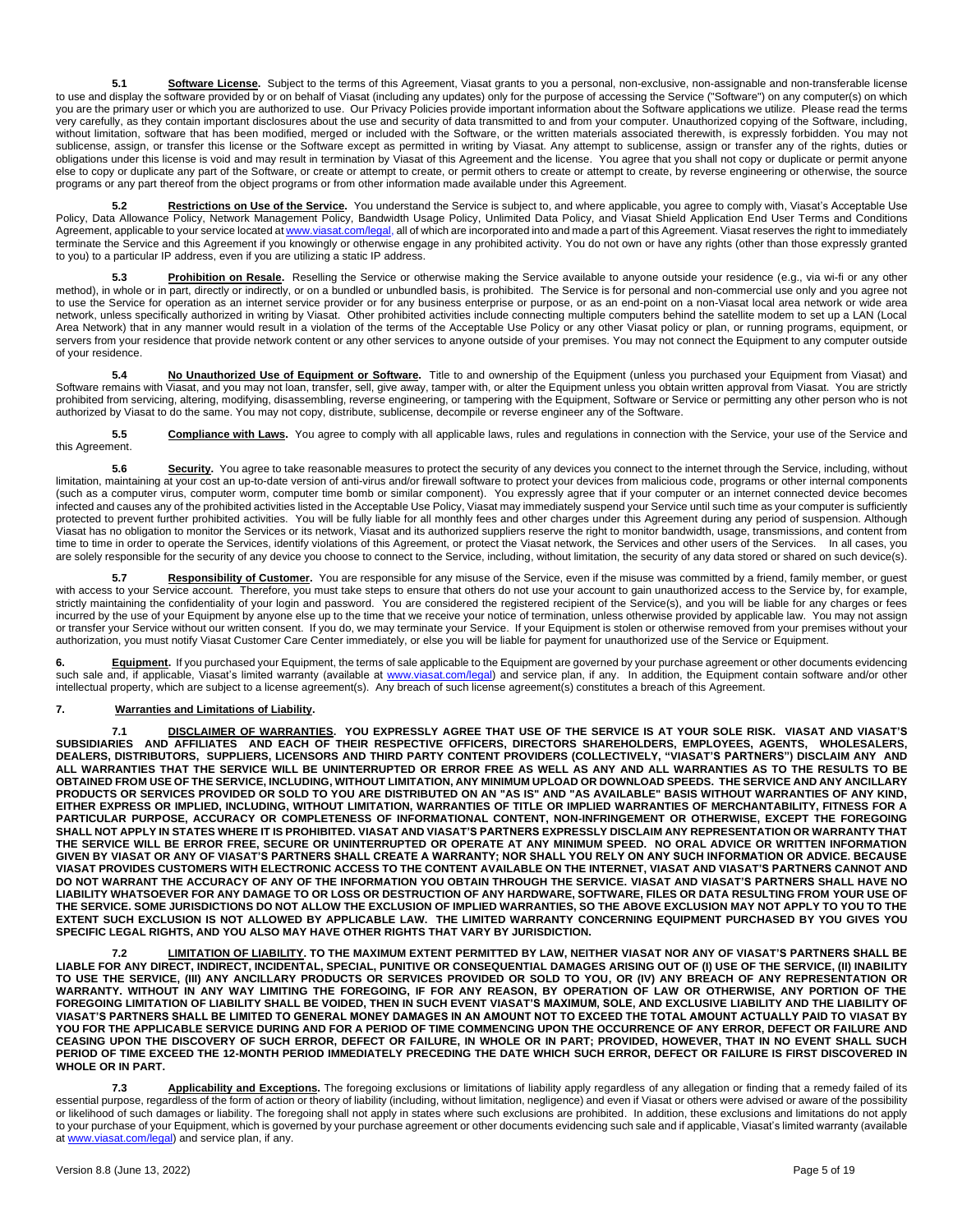**7.4 Service Interruptions.** Service may be interrupted from time to time for a variety of reasons, including, without limitation, weather conditions at your home or at your assigned gateway location. Weather conditions at your assigned gateway may be different than the weather at your home. We are not responsible for any interruptions of the Service that occur due to acts of God (including, without limitation, weather), power failure or any other cause beyond our reasonable control. However, because we value our customers, for an interruption of a significant length of time that is within our reasonable control, upon your request we may provide what we reasonably determine to be a fair and equitable adjustment to your account to make up for the Service interruption. THIS WILL BE YOUR SOLE REMEDY AND OUR SOLE DUTY IN SUCH CASES.

**7.5 Indemnity.** You agree to indemnify, defend and hold us harmless against all claims, liability, damages, costs and expenses, including, without limitation, reasonable attorneys' fees, arising out of or related to any and all uses of your account. This includes, without limitation, responsibility for all consequences of your violation of this Agreement (or a violation by any user of your account) or placement on or over, or retrieval from or through, the Service of any software, file, information, communication or other content and all costs incurred by us in enforcing this Agreement against you.

**7.6 Third Party Beneficiaries.** The provisions of this Section 7 are for the benefit of us and our respective contractors, information or content providers, service providers, licensors, employees and agents, and each shall have the right to assert and enforce such provisions directly on its own behalf. Other than as expressly stated in this Agreement, this Agreement shall not be deemed to create any rights in third parties.

### **8. General.**

**8.1 Call Monitoring and Recording.** For quality assurance, Viasat records and/or monitors telephone calls and online chat sessions between its customers and Viasat agents, employees and/or its affiliates regarding the Services. By using the Service, you (and anyone calling or otherwise contacting Viasat with regard to your account) consent to any and all call and online chat session recording and monitoring performed by Viasat or its agents, employees and/or its affiliates.

8.2 **Contact Information**. You agree that by entering into this Agreement and providing Viasat with your wireless phone number and/or any other telephone number and/or your e-mail address, Viasat or its agents may contact you for: (a) any account-related issues by calling or texting you at such number(s) using a prerecorded/artificial voice or text message delivered by an automatic telephone dialing system and/or using a call made by live individuals, and/or (b) for any account-related issues or for marketing purposes by sending an e-mail to such e-mail address. The consent provided here continues even if your Service terminates. If you do not wish to receive marketing emails, you may follow the opt-out instructions contained in any such email by making an opt-out request or by visiting https://pages.viasat.com/UnsubscribePage.html

8.3 **Applicable Law.** This Agreement is made in the State of Colorado. This Agreement and all of the parties' respective rights and duties, including, without limitation, claims for violation of state consumer protection laws, unfair competition laws, and any claims in tort shall be governed by and construed in accordance with the laws of the State of Colorado, in the United States, excluding conflicts of law provisions.

#### **8.4 Dispute Resolution.**

#### **PLEASE READ THIS SECTION 8.4 CAREFULLY. IT REQUIRES YOU TO ARBITRATE DISPUTES WITH VIASAT AND LIMITS THE MANNER IN WHICH YOU CAN SEEK RELIEF. THIS SECTION 8.4 OF THIS AGREEMENT SHALL BE REFERRED TO AS THE "ARBITRATION AGREEMENT."**

Scope of Arbitration Agreement. You agree that any and all disputes or claims relating in any way to any aspect of your relationship or transactions with Viasat and/or your access to or use of Viasat's services ("Claim" or "Claims") will be resolved by binding arbitration, rather than in court, except that (a) either party may assert Claims in small claims court in the county of your billing address if the claims so asserted qualify, so long as the matter remains in such court and advances only on an individual (non-class, non-collective, non-representative) basis; and (b) you or Viasat may seek equitable relief in court for infringement or other misuse of intellectual property rights (such as trademarks, trade dress, domain names, trade secrets, copyrights, and patents). This Arbitration Agreement is intended to be broadly interpreted and shall apply, without limitation, to:

- Any Claims arising out of or relating to any aspect of the relationship between us, whether based in contract, statute, fraud, misrepresentation, tort, or any other legal theory;
- Any Claims that arose or were asserted before this Agreement or any prior agreement between us;
- Any Claims that are currently the subject of a purported class action suit in which you are not a member of a certified class; and/or
- Any Claims that may arise after the termination of this Agreement.

This Agreement does not preclude you from bringing issues to the attention of federal, state, or local agencies, including, for example, the Federal Communications Commission. If the law allows, these agencies may seek relief against us on your behalf.

BY ACCEPTING THIS ARBITRATION AGREEMENT, YOU ELECT NOT TO PARTICIPATE IN ANY ONGOING OR FUTURE PROCEEDINGS AGAINST VIASAT THAT ATTEMPT TO ASSERT CLAIMS ON A CLASS-, COLLECTIVE-, OR REPRESENTATIVE-WIDE BASIS.

**(b)** Informal Resolution. To expedite resolution of issues and control the cost of disputes, you and Viasat agree that, before either you or Viasat demands arbitration against the other, we will first try in good faith to resolve any Claim informally as follows: the party initiating the Claim must give notice to the other party in writing of its, his, or her intent to initiate an informal dispute resolution conference ("Notice"), which conference shall occur in person, or via telephone or videoconference, within 60 days after the other party receives such Notice, unless an extension is mutually agreed upon by the parties. If you are represented by counsel, your counsel may participate in the dispute resolution conference, but you shall also fully participate in the conference. You will send your Notice to the address on the first page of this Agreement to the attention of the Viasat Legal Department, and we will send our Notice to your billing address. In the interval between the receiving party receiving such Notice and the informal dispute resolution conference, the parties shall be free to attempt to resolve the initiating party's Claim(s). Engaging in an informal dispute resolution conference is a requirement that must be fulfilled before commencing arbitration. Any statute(s) of limitations and any filing fee deadline(s) shall be tolled while the parties engage in the informal dispute resolution process required by this Section 8.4(b).

**(c)** Arbitration Rules and Forum. This Arbitration Agreement evidences a transaction in interstate commerce and is governed by the Federal Arbitration Act ("FAA") in all respects. If for whatever reason the rules and procedures of the FAA cannot apply, the state law governing arbitration agreements in the state in which you reside shall apply. Before a party may initiate an arbitration proceeding, that party must send notice of an intent to initiate arbitration and certifying completion of the informal dispute resolution conference pursuant to Section 8.4(b) of this Agreement. Such notice must be signed by hand, whether by you or by a Viasat representative, and may not be signed electronically. If this notice is being sent to Viasat, it must be sent by email to the counsel who represented Viasat in the informal dispute resolution process or, if there was no such counsel, then by mail to the address on the first page of this Agreement, to the attention of the Viasat Legal Department. We will send any such notice to your billing address.

The arbitration will be conducted by ADR Services, Inc. under its rules and pursuant to the terms of this Agreement. Arbitration demands filed with ADR Services, Inc. must include (a) the name, telephone number, mailing address, and e-mail address of the party seeking arbitration; (b) a statement of the legal claims being asserted and the factual bases of those claims; (c) a description of the remedy sought and an accurate, good-faith calculation of the amount in controversy, enumerated in United States Dollars (any request for injunctive relief or attorneys' fees shall not count toward the calculation of the amount in controversy unless such injunctive relief seeks the payment of money); and (d) the handwritten signature of the party seeking arbitration (electronic signatures are not permitted). Each arbitration demand must also include a signed certification from you or your counsel that (a) you have complied with the pre-arbitration informal dispute negotiation requirement set forth in Section 8.4(b) of this Agreement; (b) the arbitration demand is not being presented for any improper purpose, such as to harass, cause unnecessary delay, or needlessly increase the cost of dispute resolution; (c) the claims and other legal contentions are warranted by existing law or by a nonfrivolous argument for extending, modifying, or reversing existing law or for establishing new law; and (d) the factual contentions have evidentiary support (or will after reasonable opportunity for further investigation or discovery). If you are represented by counsel, your counsel may participate in the arbitration, but you shall also fully participate in the arbitration.

Disputes shall be subject to ADR Services, Inc.'s most current version of its Arbitration Rules, available a[t https://www.adrservices.com/services/arbitration-rules](https://www.adrservices.com/services/arbitration-rules) or by calling ADR Services, Inc. at 310-201-0010 or by writing to the address on the first page of this Agreement to the attention of the Viasat Legal Department. The fees that shall apply to arbitrations administered by ADR Services, Inc. are set forth on ADR Services, Inc.'s website, available at https://www.a [fee-schedule/.](https://www.adrservices.com/rate-fee-schedule/) Specifically, the fees set forth in ADR Services, Inc.'s Mass Employment Arbitration Fee Schedule shall apply when twenty (20) or more arbitration claims are filed which: (a) involve the same or similar parties; (b) are based on the same or similar claims which arise from the same or substantially identical transactions, incidents, or events requiring the determination of the same or substantially identical questions of law or fact; and (c) involve the same or coordinated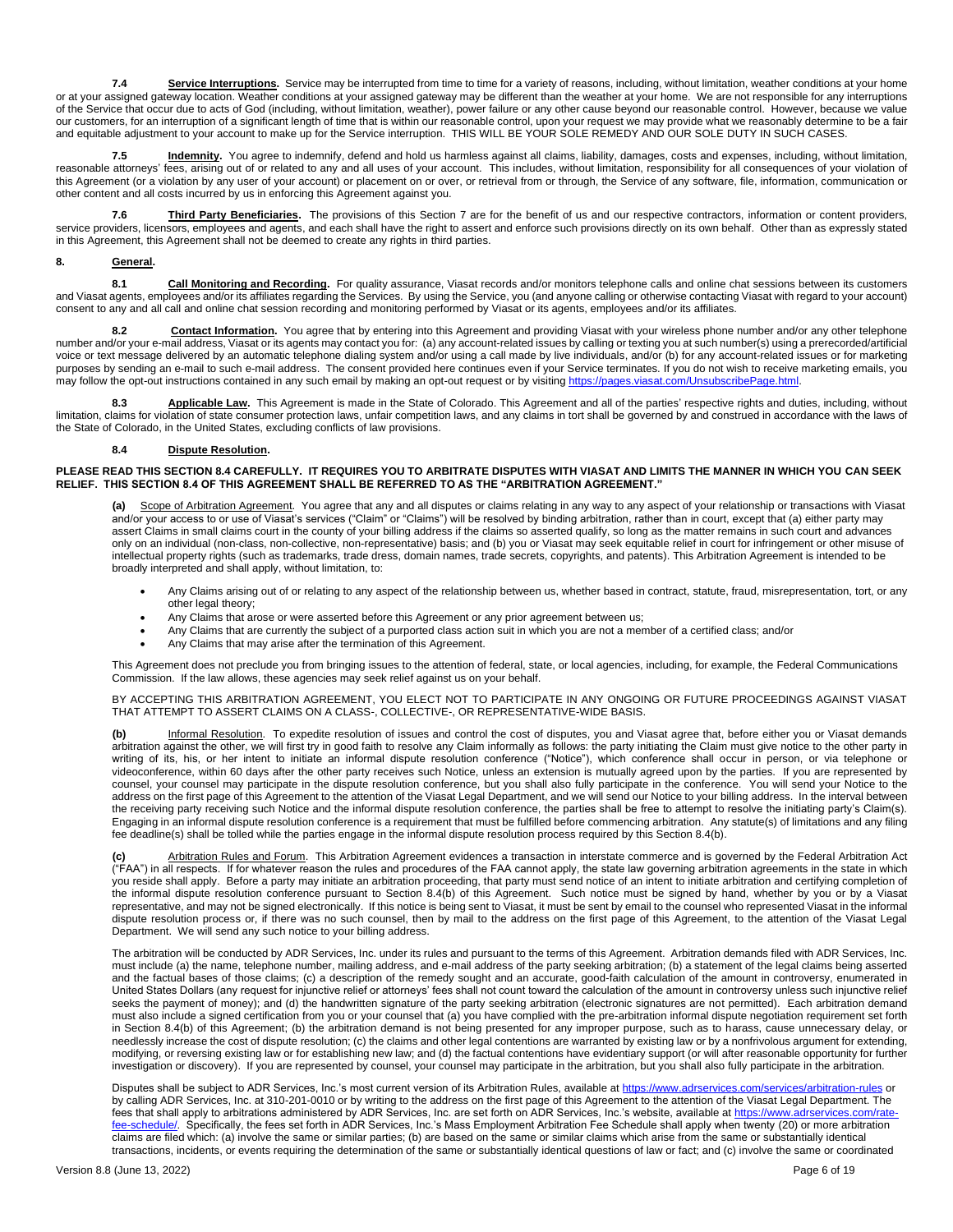counsel for the parties. In all other circumstances, the fees set forth in ADR Services, Inc.'s General Fee Schedule shall apply, except that Viasat will pay the portion of the initial case opening fees (if any) that exceeds the filing fee to file the case in a court of competent jurisdiction embracing the location of the arbitration. Payment of all filing, administration, and arbitration fees will be governed by ADR Services, Inc.'s rules. If the arbitrator finds that you cannot afford to pay ADR Services, Inc.'s filing, administrative, hearing, and/or other fees and cannot obtain a waiver of fees from ADR Services, Inc., Viasat will pay them for you. If ADR Services, Inc. is not available to arbitrate, the parties will meet and confer to discuss mutually agreeing to an alternative arbitral forum. You may choose to have the arbitration conducted by telephone, video conference, based on written submissions, or (if and only if ADR Services, Inc. is available to do so) in person in the county where you live or at another mutually agreed location. During the arbitration, neither party shall disclose to the arbitrator the amount of any settlement offer made by either party, until after the arbitrator determines the amount, if any, to which you or Viasat is entitled.

**(d)** Arbitrator Powers. The arbitrator, and not any federal, state, or local court or agency, shall have exclusive authority to resolve any dispute relating to the interpretation, applicability, enforceability, or formation of this Arbitration Agreement including, but not limited to, any claim that all or any part of this Arbitration Agreement is void or voidable. The arbitrator is bound by this Arbitration Agreement. All disputes regarding the payment of arbitrator or arbitration-organization fees including the timing of such payments and remedies for nonpayment, shall be determined exclusively by an arbitrator, and not by any court. The arbitration will decide the rights and liabilities, if any, of you and Viasat. The arbitration proceeding will not be consolidated with any other matters or joined with any other proceedings or parties unless both you and Viasat otherwise agree in writing. The arbitrator will have the authority to grant motions dispositive of all or part of any Claim or dispute. The arbitrator will have the authority to award, on an individual basis, monetary damages and to grant any non-monetary remedy or relief available to an individual under applicable law, the arbitral forum's rules, and this Agreement (including this Arbitration Agreement). The arbitrator will issue a written statement of decision describing the essential findings and conclusions on which any award (or decision not to render an award) is based, including the calculation of any damages awarded. The award shall be binding only among the parties and shall have no preclusive effect in any other arbitration or other proceeding involving a different party. The arbitrator shall follow the applicable law. The arbitrator has the same authority to award relief on an individual basis that a judge in a court of law would have. The arbitrator's decision is final and binding on you and Viasat.

If the arbitrator finds that either the substance of your Claim or the relief sought in your Claim is frivolous or brought for an improper purpose (as measured by the standards set forth in Federal Rule of Civil Procedure 11(b)), then payment of all fees related to the arbitration shall be governed by the applicable arbitration rules. In such case, you agree to reimburse Viasat for all monies previously disbursed by it that are otherwise your obligation to pay under the applicable arbitration rules. The arbitrator may award declaratory or injunctive relief only in favor of the individual party seeking relief and only to the extent necessary to provide relief warranted by that party's individual Claim.

**(e)** Waiver of Jury Trial. **YOU AND VIASAT WAIVE ANY CONSTITUTIONAL AND STATUTORY RIGHTS TO SUE IN COURT AND RECEIVE A JUDGE OR JURY TRIAL**. You and Viasat are instead electing to have Claims and disputes resolved by arbitration, except as specified in Section 8.4(a) above. There is no judge or jury in arbitration, and court review of an arbitration award is limited.

**(f)** Waiver of Class, Collective, Consolidated, or Representative Actions. **YOU AND VIASAT EXPRESSLY AGREE TO WAIVE ANY RIGHT TO RESOLVE CLAIMS WITHIN THE SCOPE OF THIS ARBITRATION AGREEMENT ON A CLASS, COLLECTIVE, OR REPRESENTATIVE BASIS. ALL CLAIMS AND DISPUTES WITHIN THE SCOPE OF THIS ARBITRATION AGREEMENT MUST BE ARBITRATED ON AN INDIVIDUAL BASIS AND NOT ON A CLASS, COLLECTIVE, OR REPRESENTATIVE BASIS. CLAIMS OF MORE THAN ONE CUSTOMER CANNOT BE ARBITRATED OR LITIGATED JOINTLY OR CONSOLIDATED WITH THOSE OF ANY OTHER CUSTOMER**. If, however, this waiver of class, collective, consolidated, or representative actions is deemed invalid or unenforceable with respect to a particular Claim or dispute, neither you nor Viasat is entitled to arbitration of such Claim or dispute. Instead, all such Claims and disputes will then be resolved by a court in the United States District Court for the District in which you reside. This provision does not prevent you or Viasat from participating in a class-wide settlement of claims.

**(g)** Survival. This Arbitration Agreement shall survive termination of this Agreement and your relationship with Viasat.

**(h)** Modification. Notwithstanding any provision in this Agreement to the contrary, we agree that if Viasat makes any future material change to this Arbitration Agreement, such change will not apply to any individual Claim(s) that you had already provided notice of to Viasat.

**(i)** Timing. Any cause of action brought by you, or by users of your account, with respect to the Service or this Agreement must be instituted within one year after the claim or cause of action has arisen or it will be barred.

8.5 **Notices, Disclosures and Other Communications**. Where notification by Viasat is contemplated by or related to this Agreement, notice may be made by any reasonable means, including, without limitation, e-mail or publication over the Service. A printed version of this Agreement and of any notice given in electronic form by Viasat shall be admissible in judicial, arbitration, or administrative proceedings relating to or based upon this Agreement to the same extent and subject to the same conditions as other business documents and records originally generated and maintained in printed form. You must promptly notify us of any change in your credit card information, e-mail or postal address by calling Viasat Customer Care.

**8.6 Construction and Delegation.** If any term of this Agreement is found by a court or arbitrator of competent jurisdiction to be invalid, illegal or unenforceable, it shall be construed in such a way as to eliminate the offending aspects while still giving as much effect as possible to the intentions of such term. If this cannot be done and the entire term is invalid, illegal or unenforceable and cannot be so repaired, then the term shall be considered to be stricken from this Agreement as if it had not been included from the beginning. In any such case, the balance of this Agreement shall remain in effect in accordance with its remaining terms notwithstanding such invalid, illegal or unenforceable term. Neither the course of conduct between parties nor trade practice shall act to modify the provisions of this Agreement. We may authorize or allow our contractors and other third parties to provide the services necessary or related to making the Service available and to perform obligations and exercise our rights under this Agreement, and we may collect payment on their behalf, if applicable.

8.7 **Miscellaneous**. We may enforce or decline to enforce any or all of the terms of this Agreement in our sole discretion. In no event shall we be required to explain, comment on, suffer liability for or forfeit any right or discretion based on the enforcement, non-enforcement or consistency of enforcement of these terms. Captions used in this document are for convenience only and shall not be considered a part of this Agreement or be used to construe its terms or meaning. The provisions of any Sections of this Agreement which by their nature should continue shall survive any termination of this Agreement.

**8.8 Assignment of Account.** We may sell, assign, pledge or transfer this Agreement (including any addendum to this Agreement), your account or an interest in your account to a third party without notice to you. In the absence of a notice of such sale or transfer, you must continue to make all required payments to us in accordance with your billing statement.

8.9 **Entire Agreement**. This Agreement, as well as the additional online documents specifically incorporated as a part of this Agreement, constitutes the entire and only agreement with respect to its subject matter between you and Viasat, applicable also to all users of your account. This Agreement supersedes all representations, proposals, inducements, assurances, promises, agreements and other communications with respect to its subject matter except as expressly set forth in this Agreement.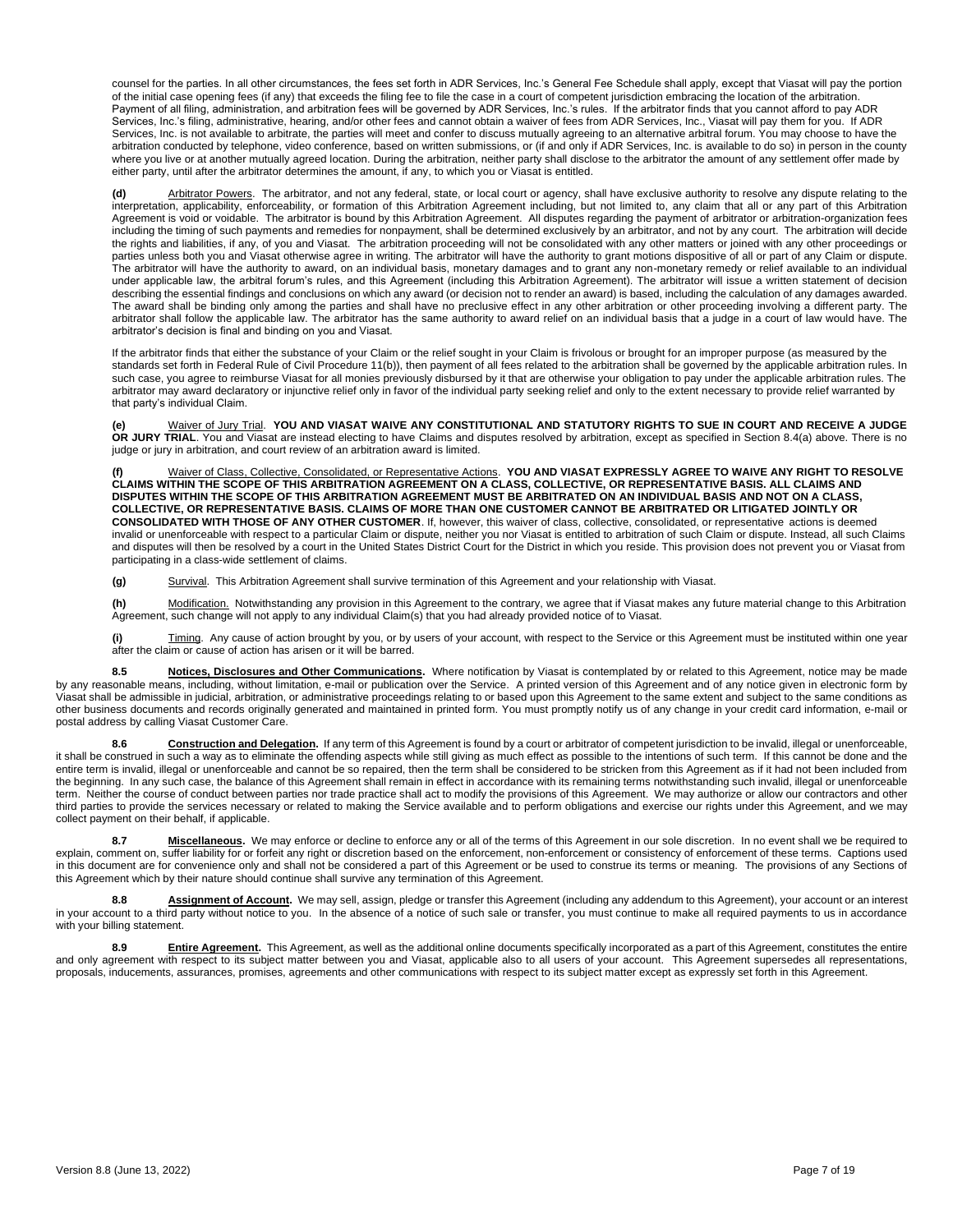## **Exhibit A** – Service Details, Data Usage and Video Streaming Quality Explanations

|                                                                                                        |                                                                        |                                                                                                                                                                                                                                                                                                                                                                                                                                                                                                                                                                                                                                                                                                                                                                                                                                                                                                                                                                                                                                                                                                                                                                    | <b>Residential Internet Service Plans</b> |            |                                                                      |            |                      |          |
|--------------------------------------------------------------------------------------------------------|------------------------------------------------------------------------|--------------------------------------------------------------------------------------------------------------------------------------------------------------------------------------------------------------------------------------------------------------------------------------------------------------------------------------------------------------------------------------------------------------------------------------------------------------------------------------------------------------------------------------------------------------------------------------------------------------------------------------------------------------------------------------------------------------------------------------------------------------------------------------------------------------------------------------------------------------------------------------------------------------------------------------------------------------------------------------------------------------------------------------------------------------------------------------------------------------------------------------------------------------------|-------------------------------------------|------------|----------------------------------------------------------------------|------------|----------------------|----------|
|                                                                                                        | <b>Exede Classic Plans</b>                                             |                                                                                                                                                                                                                                                                                                                                                                                                                                                                                                                                                                                                                                                                                                                                                                                                                                                                                                                                                                                                                                                                                                                                                                    | <b>Exede Classic</b>                      |            | <b>Exede Classic</b>                                                 |            | <b>Exede Classic</b> |          |
| Measured over<br>a fixed monthly<br>period                                                             | Data Allowance (GB)<br>(Combined Upload and<br>Download)               | 10<br>15                                                                                                                                                                                                                                                                                                                                                                                                                                                                                                                                                                                                                                                                                                                                                                                                                                                                                                                                                                                                                                                                                                                                                           |                                           | 25         |                                                                      |            |                      |          |
|                                                                                                        | <b>Essential 10 and Basic 12 (excluding</b><br>unlimited data version) |                                                                                                                                                                                                                                                                                                                                                                                                                                                                                                                                                                                                                                                                                                                                                                                                                                                                                                                                                                                                                                                                                                                                                                    |                                           |            | Essential 10 / Basic 12 (excluding unlimited data version)           |            |                      |          |
| Measured over a<br>fixed monthly<br>period                                                             | Data Allowance (GB)<br>(Combined Upload and<br>Download)               | 10                                                                                                                                                                                                                                                                                                                                                                                                                                                                                                                                                                                                                                                                                                                                                                                                                                                                                                                                                                                                                                                                                                                                                                 |                                           |            |                                                                      |            |                      |          |
|                                                                                                        | <b>CAF-II Plan</b>                                                     |                                                                                                                                                                                                                                                                                                                                                                                                                                                                                                                                                                                                                                                                                                                                                                                                                                                                                                                                                                                                                                                                                                                                                                    |                                           |            | <b>Connection 25</b>                                                 |            |                      |          |
| Measured over a<br>fixed monthly<br>period                                                             | Data Allowance (GB)<br>(Combined Upload and<br>Download)               | 500                                                                                                                                                                                                                                                                                                                                                                                                                                                                                                                                                                                                                                                                                                                                                                                                                                                                                                                                                                                                                                                                                                                                                                |                                           |            |                                                                      |            |                      |          |
| <b>Exede Evolution Plans</b>                                                                           |                                                                        |                                                                                                                                                                                                                                                                                                                                                                                                                                                                                                                                                                                                                                                                                                                                                                                                                                                                                                                                                                                                                                                                                                                                                                    |                                           |            | <b>Exede Evolution</b>                                               |            |                      |          |
| Measured over<br>Data Allowance (GB)<br>(Combined Upload and<br>a fixed monthly<br>Download)<br>period |                                                                        | Unlimited access to web pages and email and, depending on the service plan selected, either 5 GB, 10 GB or 20 GB<br>of data for everything else. For complete details, see Data Allowance Policy - Residential, which you can view at<br>www.viasat.com/legal.                                                                                                                                                                                                                                                                                                                                                                                                                                                                                                                                                                                                                                                                                                                                                                                                                                                                                                     |                                           |            |                                                                      |            |                      |          |
|                                                                                                        | Liberty and Basic 25 Plans                                             | Liberty 10                                                                                                                                                                                                                                                                                                                                                                                                                                                                                                                                                                                                                                                                                                                                                                                                                                                                                                                                                                                                                                                                                                                                                         | Liberty 12                                | Liberty 18 | Liberty 25                                                           | Liberty 30 | Liberty 50           | Basic 25 |
|                                                                                                        |                                                                        | 10                                                                                                                                                                                                                                                                                                                                                                                                                                                                                                                                                                                                                                                                                                                                                                                                                                                                                                                                                                                                                                                                                                                                                                 | 12                                        | 18         | 25                                                                   | 30         | 50                   | 12       |
| Measured over<br>a fixed monthly<br>period                                                             | Data Allowance (GB)<br>(Combined Upload and<br>Download)               | Liberty and Basic 25 Plan customers who exceed their Priority Data limit will receive Liberty Pass for the remainder of<br>their monthly billing period. Liberty Pass speeds are slower than Priority Data speeds and may be extremely slow<br>when the network is busy, which may greatly impair internet usage. Heavier users of Liberty Pass may be slowed to a<br>larger extent than lighter users. (For complete details, see Data Allowance Policy – Residential, which you can view<br>at www.viasat.com/legal.                                                                                                                                                                                                                                                                                                                                                                                                                                                                                                                                                                                                                                             |                                           |            |                                                                      |            |                      |          |
|                                                                                                        | <b>Freedom Plans</b>                                                   | Freedom                                                                                                                                                                                                                                                                                                                                                                                                                                                                                                                                                                                                                                                                                                                                                                                                                                                                                                                                                                                                                                                                                                                                                            |                                           |            |                                                                      |            |                      |          |
| Measured over<br>a fixed monthly<br>period                                                             | <b>No Strict Data</b><br><b>Allowance</b>                              | If you use greater than 150 GB of data during a monthly billing period, certain speeds will be slowed, as described in<br>the Bandwidth Usage Policy. In addition, Viasat may request that you reduce your monthly usage below 150 GB or<br>transition to another plan. If you do neither, we may terminate your service. For complete details, see Bandwidth<br>Usage Policy, which you can view at www.viasat.com/legal.                                                                                                                                                                                                                                                                                                                                                                                                                                                                                                                                                                                                                                                                                                                                         |                                           |            |                                                                      |            |                      |          |
|                                                                                                        | <b>Unlimited Data Plans</b>                                            |                                                                                                                                                                                                                                                                                                                                                                                                                                                                                                                                                                                                                                                                                                                                                                                                                                                                                                                                                                                                                                                                                                                                                                    |                                           |            | Bronze 12, Silver 25, Gold 30 (purchased prior to February 13, 2018) |            |                      |          |
| Measured over<br>a fixed monthly<br>period                                                             | No Data Allowance                                                      | After 150GB of High-Speed Data usage you will continue to receive unlimited Standard Data; however, Viasat may<br>prioritize Standard Data behind other customers during network congestion, which will result in slower speeds. For<br>complete details, see the Unlimited Data Policy, which you can view at www.viasat.com/legal.                                                                                                                                                                                                                                                                                                                                                                                                                                                                                                                                                                                                                                                                                                                                                                                                                               |                                           |            |                                                                      |            |                      |          |
|                                                                                                        |                                                                        | Basic 12, Bronze 12, Bronze 25, Silver 12, Silver 25, Gold 12, Gold 30, Gold 50, Platinum 30, Platinum 50,<br>Platinum 100, Diamond 30, Diamond 50; and Diamond 100 (purchased on or after February 13, 2018)                                                                                                                                                                                                                                                                                                                                                                                                                                                                                                                                                                                                                                                                                                                                                                                                                                                                                                                                                      |                                           |            |                                                                      |            |                      |          |
| Measured over<br>a fixed monthly<br>period                                                             | No Data Allowance                                                      | Depending on the specific unlimited data service plan available at your location, after you use the amount of High-<br>Speed Data identified below during your monthly billing period, you will continue to receive unlimited Standard Data;<br>however, Viasat may prioritize Standard Data behind other customers during network congestion, which will result in<br>slower speeds. For complete details, see the Unlimited Data Policy, which you can view at www.viasat.com/legal.<br>• Basic 12 (15 GB); Bronze 12 (35, 40 or 80 GB); Bronze 25 (35 GB); Silver 12 (45 or 60 GB); Gold 12 (65 or 100<br>GB); Silver 25 (60, 100 or 120 GB); Gold 30 (100 or 200 GB); Gold 50 (100 or 200 GB); Platinum 30 (150 GB);<br>Platinum 50 (150 GB); Platinum 100 (150 or 300 GB), Diamond 30 (300 GB), Diamond 50 (300 GB); and Diamond<br>100 (300 GB).<br>• To view your specific service plan details (including the amount of High-Speed Data you may use before you<br>receive unlimited Standard Data) log into your account at http://my.viasat.com.                                                                                                          |                                           |            |                                                                      |            |                      |          |
|                                                                                                        |                                                                        | Choice                                                                                                                                                                                                                                                                                                                                                                                                                                                                                                                                                                                                                                                                                                                                                                                                                                                                                                                                                                                                                                                                                                                                                             |                                           |            |                                                                      |            |                      |          |
| Measured over<br>a fixed monthly<br>period                                                             | <b>No Data Allowance</b>                                               | Depending on the specific Choice service plan available at your location, after you use the amount of High-Speed<br>Data identified below during your monthly billing period, you will continue to receive unlimited Standard Data;<br>however, Viasat may prioritize Standard Data behind other customers during network congestion, which will result in<br>slower speeds. For complete details, see the Unlimited Data Policy, which you can view at www.viasat.com/legal.<br>• Choice 25 Mbps/40 GB (40 GB); Choice 30 Mbps/60 GB (60 GB); Choice 30 Mbps/100 GB (100 GB); Choice 35<br>Mbps/150 GB (150 GB); Choice 35 Mbps/300 GB (300 GB); Choice 40 Mbps/100 GB (100 GB); Choice 50<br>Mbps/60 GB (60 GB); Choice 50 Mbps/150 GB (150 GB); Choice 50 Mbps/300 GB (300 GB); Choice 75 Mbps/100<br>GB (100 GB); Choice 100 Mbps/300 GB (300 GB); Choice 125 Mbps/300 GB (300GB); Choice 150 Mbps/300 GB<br>(300 GB); and Choice 100 Mbps/150 GB (150 GB).<br>• To view your specific service plan details (including the amount of High-Speed Data you may use before you<br>receive unlimited Standard Data) log into your account at http://my.viasat.com. |                                           |            |                                                                      |            |                      |          |

### **Data Extender**

Viasat residential service plans have the Data Extender, except CAF-II Service plans. The Data Extender is a feature that streams video at DVD quality (typically for 480p), which allows you to get more out of your monthly data allowance or other data usage threshold. The feature is turned on by default. You can turn the Data Extender off or on at any time by visiting [http://my.viasat.com.](http://my.viasat.com/) Not all video sources are identifiable and available to benefit from the Data Extender.

### **Viasat Shield Service**

Viasat Shield is an optional Service that helps protect you from online risks and provides device management features. Shield service includes the availability of a Shield application for iPhones with iOS v9.0 or higher and Android with v4.1 or higher. Shield application is not supported on tablets. By using Shield and the Shield application, you acknowledge that you have read and agree to the **Viasat Shield Application End User Terms and Conditions Agreement** available a[t www.viasat.com/legal.](http://www.viasat.com/legal)  Shield offers basic features available at no additional charge, and in select areas, premium features for a monthly fee billed by and paid to Viasat. You may discontinue premium features by contacting Viasat Customer Care.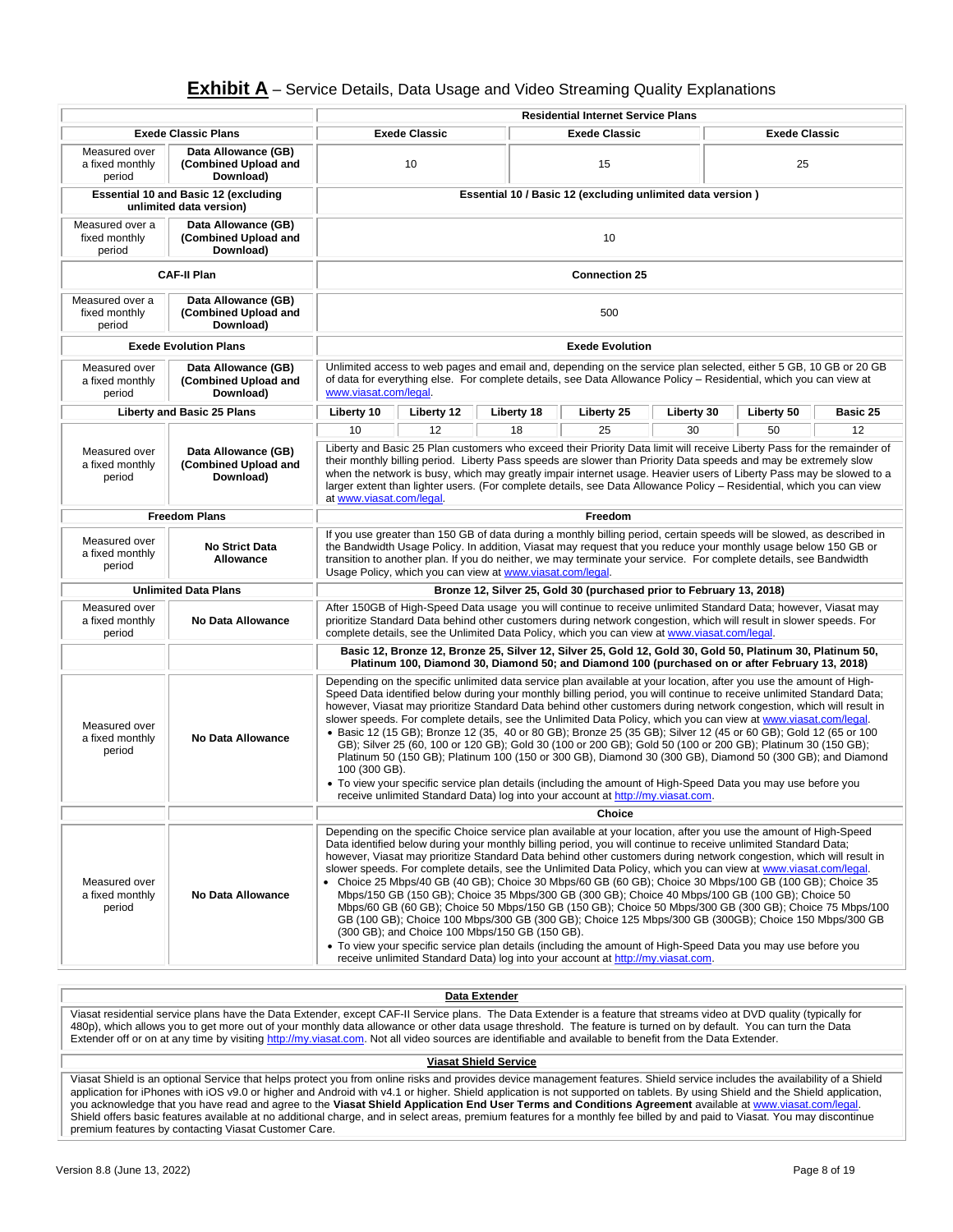## **Lease Addendum**

**This Lease Addendum is between you and Viasat and is separate and different from any other commitment you may have made with Viasat and is fully enforceable under these terms.** 

**If you have purchased your Equipment from Viasat's predecessor-in-interest, WildBlue Communications, Inc., these terms do not apply to you.**

- **1. Applicable Documents and Terms.** If you leased Equipment from Viasat, the terms and conditions of this Lease Addendum, the Customer Agreement and the pricing terms of the lease promotion apply to you. Unless otherwise specified in your Customer Agreement: (i) the leased Equipment shall at all times remain the sole and exclusive property of Viasat and we will have the right, in our sole discretion, to provide or replace leased Equipment with new or reconditioned Equipment and to remove, or require the return of, such Equipment upon cancellation or disconnection of your Internet Service for any reason; and (ii) we will charge you a monthly Equipment lease fee (an "Equipment Lease Fee") for the Equipment. If you elected a promotion under which you prepaid lease fees for the Minimum Service Term, no additional lease fee will apply until you have exhausted the prepaid amount. Upon expiration of the prepaid lease term for the Minimum Service Term, the monthly Equipment Lease Fee will be charged to your payment method on file.
- 2. **Ownership by Viasat**. No leased Equipment provided to you by Viasat shall be deemed fixtures or part of your realty. Our ownership of such Equipment may be displayed by notice contained on it. You shall have no right to pledge, sell, mortgage, otherwise encumber, give away, remove, relocate, alter or tamper with the Equipment (or any notice of our ownership thereon) at any time. Any reinstallation, return, or change in the location of the Equipment shall be performed by us at our service rates in effect at the time of such service. We reserve the right to make such filings as may be determined to be necessary by us in our sole discretion to evidence our ownership rights in the Equipment, and you agree to execute any and all documents as may be so determined to be necessary for us to make such filings. You are responsible for preventing the loss or destruction of leased Equipment and we recommend that your Equipment be covered by your homeowners, renters or other insurance policy.

### **3. Return of Equipment.**

**A.** If you cease to be a Viasat customer for any reason (whether voluntarily or involuntarily), you must call Viasat within seven days after the termination of your Internet Service to arrange for Viasat to (i) send you instructions for you to return the modem and transceiver to Viasat; or (ii) at Viasat's option, send you a prepaid shipping package for you to return the modem and transceiver to Viasat. You may make arrangements for Viasat to de-install the modem and transceiver at our standard rates. You acknowledge that the modem and transceiver must be returned to Viasat in good working order, normal wear and tear excepted. If Viasat does not receive the modem and transceiver within **30 days** after the termination of your Internet Service or if the modem and/or transceiver are damaged when they are returned to Viasat, you agree to pay Viasat the following fee(s), as applicable to you depending on your Service plan:

| <b>Equipment Type</b>                                                                                  | Fee for Each Unreturned or Damaged<br><b>Modem</b> | Fee for Each Unreturned or Damaged<br><b>Transceiver</b> |  |
|--------------------------------------------------------------------------------------------------------|----------------------------------------------------|----------------------------------------------------------|--|
| Exede Wi-Fi Modem, Exede branded modem, or<br>WildBlue branded modem and its associated<br>transceiver | \$150.00                                           | \$150.00                                                 |  |
| Viasat Wi-Fi Gateway modem and its associated<br>transceiver                                           | \$50.00                                            | \$250.00                                                 |  |

- **B.** If you agreed to upgrade your Internet Service, which requires the activation of a new modem, and you fail to return your original modem within **45 days** after agreeing to upgrade your Internet Service, you agree to pay Viasat the unreturned equipment fees for the applicable equipment types set forth in Section 3A above.
- **C.** The fees set forth in Sections 3(A) and 3(B) above represent compensation for a portion of the expenses incurred by Viasat in establishing your account and providing you the modem and transceiver for your use. You agree that Viasat may charge any amounts due for any unreturned or damaged modem or transceiver using the payment method on file with Viasat (Card Payment or EFT Payment) and you hereby authorize such charges by Viasat.
- 4. **Defective Equipment**. Provided that you are in compliance with all terms and conditions of this Agreement, while you receive Internet Service under this Agreement, Viasat will, at no additional charge to you, replace Equipment you lease from Viasat that Viasat, in its sole discretion, determines to be defective ("Defective Equipment"). Defective Equipment replacement under this Section 4 expressly excludes charges for home service calls and for damage to, or misuse of, the Equipment. For the first 90 days after initial activation of your Internet Service, Viasat will waive its standard service call charge if Viasat makes a service call. After the first 90 days following initial activation of your Internet Service, Viasat's standard service call charge shall apply to all service calls by Viasat. You shall notify us promptly of any defect in, damage to, or accident involving your leased Equipment by calling 1-855-463-9333. All maintenance and repair of Equipment shall be performed by us or our designee(s). Viasat may charge you for any repairs that are necessitated by any damage to, or misuse of, the Equipment.
- **5. Monthly Lease Fee**. You will be charged a monthly fee for the lease of the Equipment in connection with the Internet Service you are purchasing. Applicable taxes, surcharges and fees will apply. IF YOU ARE NOT RECEIVING A PRICE-LOCK GUARANTEE, THE LEASE FEE IS SUBJECT TO CHANGE AT ANY TIME.
- **6. Disclaimer**. **VIASAT PROVIDES THE EQUIPMENT AS IS, AND MAKES NO WARRANTY, EITHER EXPRESSED OR IMPLIED, REGARDING THE EQUIPMENT. EQUIPMENT MAY BE NEW OR REFURBISHED. ALL WARRANTIES INCLUDING, WITHOUT LIMITATION, THE IMPLIED WARRANTIES OF MERCHANTABILITY AND FITNESS FOR A PARTICULAR PURPOSE, ARE EXPRESSLY EXCLUDED. VIASAT IS NOT RESPONSIBLE FOR ANY SPECIAL, INCIDENTAL, PUNITIVE, OR CONSEQUENTIAL DAMAGES RELATING TO THE EQUIPMENT PROVIDED TO YOU.**
- **7. Customer Acknowledgement**. Customer acknowledges and agrees that Viasat is not extending credit and that the unreturned Equipment fees are not interest, a credit service fee or a finance charge. If your Equipment is stolen or otherwise removed from your premises without your authorization, you must notify our Customer Care department by telephone or in writing immediately, but in any event not more than three business days after such removal to avoid liability for payment for unauthorized use of your Equipment. You will not be liable for unauthorized use that occurs after we have received your notification.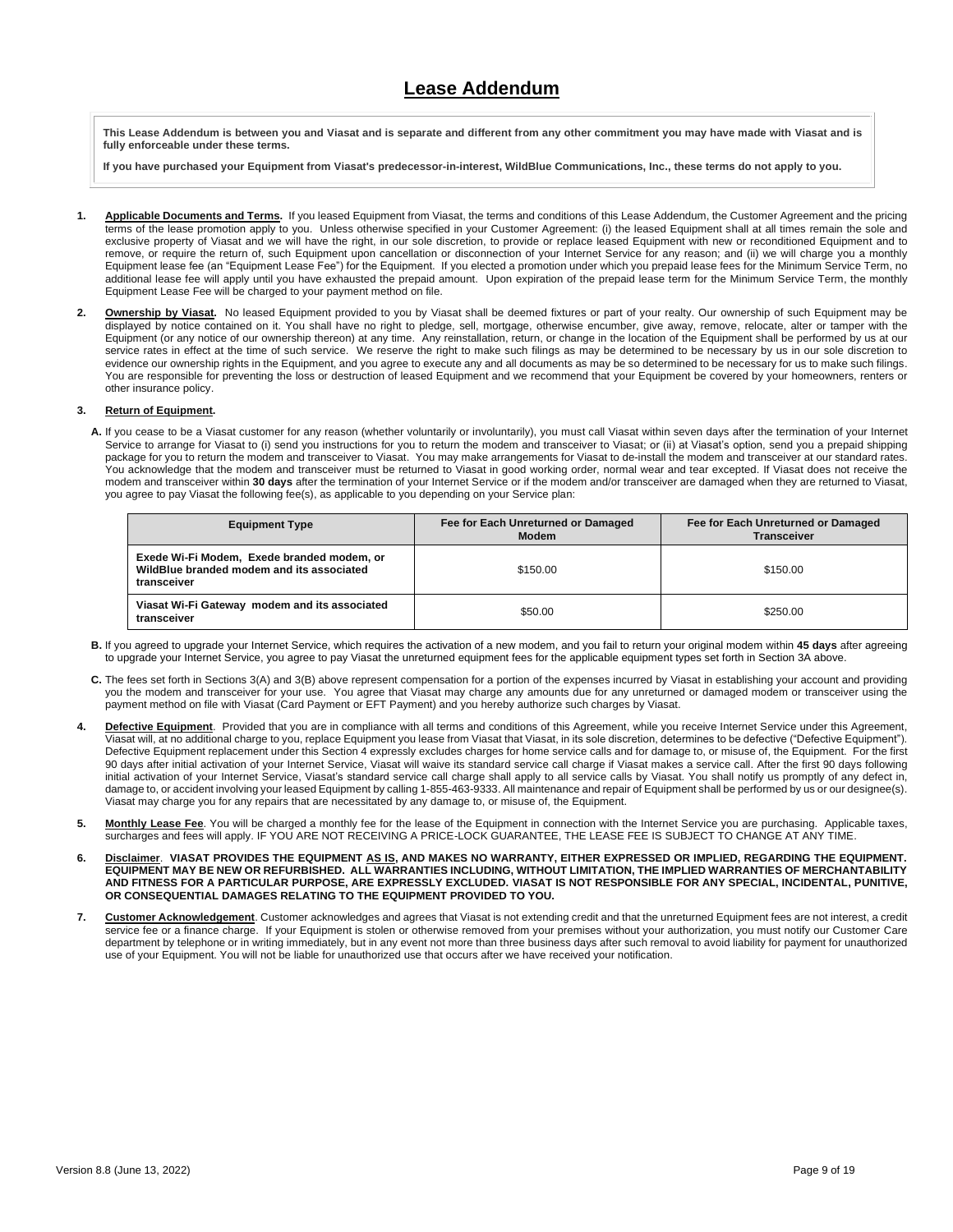**This EasyCare Plan Addendum is between you and Viasat and is separate and different from any other commitment you may have made with Viasat and is fully enforceable under these terms.** 

**If you have purchased your Equipment from Viasat's predecessor-in-interest, WildBlue Communications, Inc., or are otherwise not subject to the Lease Addendum, Viasat's EasyCare Plan ("EasyCare Plan") is not available to you, and these terms do not apply to you.**

**The EasyCare Plan is not available to residents of Alaska and Hawaii.** 

**1. Applicability.** If you leased your modem, antenna and transceiver ("Equipment" as defined above) pursuant to the Lease Addendum and subscribe to the EasyCare Plan, the terms of this EasyCare Plan apply to you.

### **2. EasyCare Plan Services.**

- A. **VIP 24/7 Customer Service.** You will receive Viasat's 24/7 telephone customer support on a priority basis through a dedicated EasyCare Plan customer telephone number ("EasyCare Number").
- B. Service Calls. If you experience difficulty with your Equipment that Viasat, in its sole discretion, determines requires a service call to resolve, Viasat will waive Viasat's standard service call charge.
- C. Antenna Re-Pointing. If Viasat, in its sole discretion, determines that the antenna included with your Equipment requires re-pointing, Viasat will re-point your antenna at no charge.
- D. **Wiring Reconnection/Repair/Replacement Service.** If Viasat, in its sole discretion, determines that there is a problem with the wiring that connects the antenna and the modem included with your Equipment, Viasat will, at Viasat's option, reconnect, repair or replace the affected wiring at no charge if your Equipment was installed through a standard installation. A charge may apply to non-standard installations.
- E. **Antenna and Transceiver Relocation Service.** At your request, or if Viasat, in its sole discretion, determines that it is required in order for you to continue receiving Internet Service, Viasat will remove and reinstall on your premises the antenna and transceiver included with your Equipment for the price of \$95.00. Antenna and transceiver relocation service is limited to one relocation per year at the same residential address at which you are then receiving Internet Service. The price for the relocation service covers one antenna and transceiver relocation. Antenna and transceiver relocation service under the EasyCare Plan does not include relocation of your Equipment to a new residential address. A charge may apply to antenna and transceiver relocation service involving non-standard installations.

### **3. Term and Cancellation.**

Term. Subject to the terms and conditions of this EasyCare Plan Addendum, the term of your EasyCare Plan subscription begins on the day you subscribe to the EasyCare Plan and shall remain in effect for as long as you continue to subscribe to the EasyCare Plan, remain in good standing with Viasat and comply with the terms and conditions of the Agreement (including, without limitation, the terms and conditions of this EasyCare Plan Addendum).

B. **Termination or Suspension by Viasat.** Viasat may immediately, and without notice, suspend or terminate your subscription to the EasyCare Plan: (i) if your Internet Service is cancelled, terminated or suspended for any reason; (ii) if you do not timely pay Viasat any amount due or payable in connection with this Agreement; or (iii) if a hazard or danger to person or property prevents Viasat from performing any work during a service call, as determined by Viasat in its sole discretion.

Termination by You. The EasyCare Plan is optional and you may terminate your EasyCare Plan subscription at any time by calling Viasat customer service at 1-855-463-9333, calling the EasyCare Number, or through Viasat's online customer portal ("your account"). Viasat will not process your request to terminate the EasyCare Plan subscription if you request termination by email or chat. If you terminate your EasyCare Plan subscription during your monthly billing period, you will receive a prorated refund of the EasyCare Plan fee you prepaid for the month in which you terminate your EasyCare Plan subscription. If you terminate your EasyCare Plan subscription within ninety (90) days after subscribing, Viasat may charge you for any service call charges that would have been applicable to you if you had not subscribed to the EasyCare Plan. Additionally, if you terminate your subscription to the EasyCare Plan, you may not be eligible to re-subscribe for a period of at least one hundred eighty (180) days following termination, as determined by Viasat in its sole discretion.

- Exclusions. This EasyCare Plan applies solely to your Equipment and provides no coverage with respect to any of your property (including, without limitation, your television, telephone, fax machine, router, computer, mobile device, or any data, program or application stored on any of such items) or the use of such property. Without limitation, the EasyCare Plan does not apply to, or provide you with any benefits for, any of the following:
	- Any Equipment problems existing prior to the beginning of your EasyCare Plan subscription;
	- Collision of the Equipment with, or explosion of, another object that damages the Equipment;
	- Unauthorized repairs to, or improper installation of the Equipment by anyone other than Viasat or a Viasat-authorized service provider;
	- Any items attached or connected to the Equipment, other than for a wiring service requested by you and performed by us pursuant to Section 2.D. of this EasyCare Plan Addendum;
	- Equipment located outside of Viasat's service area in the Continental United States and Alaska;
	- Internal software and Equipment components not essential to basic functionality of the Equipment;
	- Transportation damage to the Equipment;
	- Improper Equipment modifications;
	- Damage to the Equipment as a result of fire, flood, earthquake, rodent/insect damage, mold, water leaks, or any other natural causes;
	- Any wear and tear, deterioration or defect in the materials of, or any defect in the workmanship or skills relating to, the Equipment;
	- Damage to the Equipment as a result of a power surge or power interruption;
	- Accidental damage to the Equipment from handling;
	- Any damages or expenses relating to a loss of use of the Equipment;
	- Equipment used in contravention of the terms and conditions of the Agreement, including, without limitation, Equipment used in a commercial setting;
	- Assistance with computer technical issues;
	- Cosmetic blemishes or imperfections on the exterior of the Equipment; or
	- Expenses incurred as a result of the removal or relocation of Equipment, except when such service is requested by you and performed by us pursuant to Section 2.E. of this EasyCare Plan Addendum.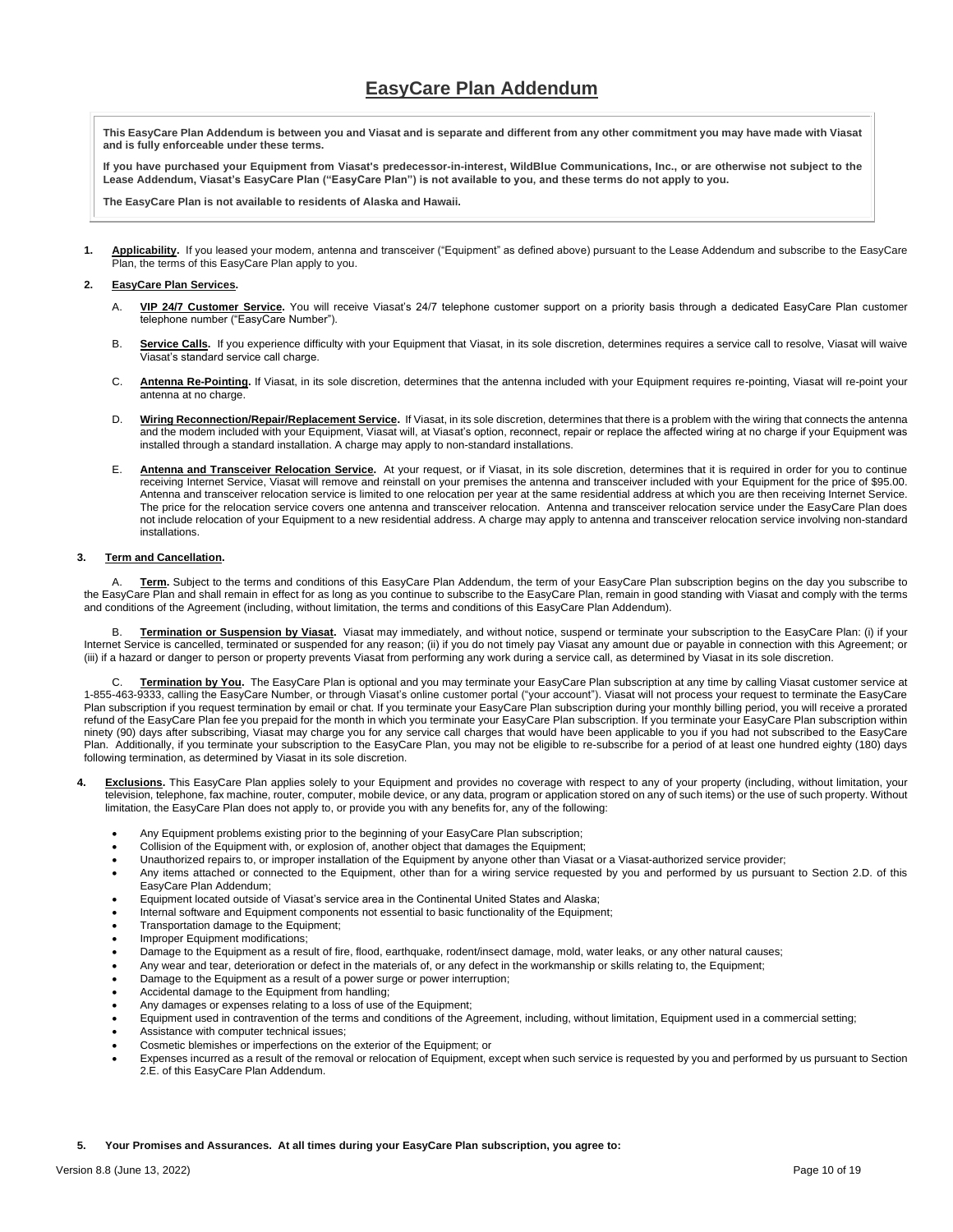- Fully cooperate with, and disclose all relevant information to, Viasat customer service agents and authorized service providers during the diagnosis and replacement of your Equipment;
	- Provide adequate access to your Equipment to Viasat and its authorized service providers during normal business hours;
- Provide Viasat and its authorized service providers with a non-threatening and safe environment in which to perform Viasat's obligations under this EasyCare Plan Addendum during each service call, if any;
- Not mislead, defraud or make any misrepresentation to Viasat or any Viasat authorized service provider; and
- Not falsify any documents or records related to the subject matter of the Agreement.
- **6. Disclaimer**. **VIASAT PROVIDES THE EASYCARE PLAN AS IS, AND MAKES NO WARRANTY, EITHER EXPRESSED OR IMPLIED, REGARDING THE SERVICES PROVIDED TO YOU PURSUANT TO THE EASYCARE PLAN. ALL WARRANTIES INCLUDING, WITHOUT LIMITATION, THE IMPLIED WARRANTIES OF MERCHANTABILITY AND FITNESS FOR A PARTICULAR PURPOSE, ARE EXPRESSLY EXCLUDED. THE EASYCARE PLAN DOES NOT AFFECT ANY RIGHTS YOU OTHERWISE MAY HAVE UNDER STATE OR FEDERAL LAW IN RESPECT TO ANY WARRANTY RELATING TO THE LEASED EQUIPMENT. VIASAT IS NOT RESPONSIBLE FOR ANY SPECIAL, PUNITIVE, INCIDENTAL OR CONSEQUENTIAL DAMAGES RELATING TO THE SERVICES PROVIDED TO YOU PURSUANT TO THE EASYCARE PLAN. ADDITIONALLY, YOU EXPRESSLY ACKNOWLEDGE AND AGREE THAT THIS EASYCARE PLAN ADDENDUM DOES NOT CONSTITUTE A SERVICE CONTRACT, SERVICE WARRANTY, PRODUCT WARRANTY OR AN INSURANCE POLICY UNDER ANY STATE OR FEDERAL LAW.**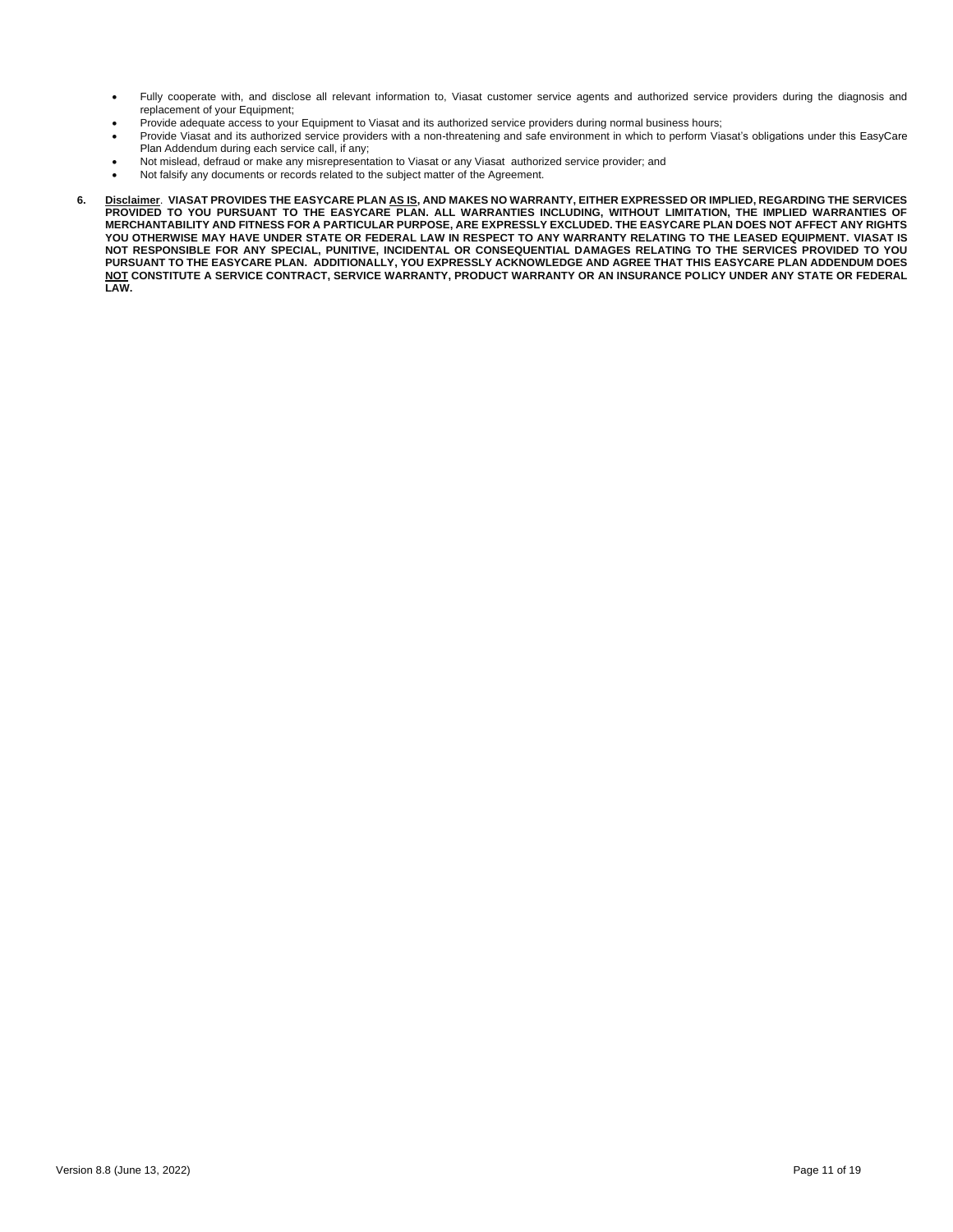# **Voice Addendum**

**This Addendum for Viasat's Voice Service (also referred to as "Voice") contains the terms and conditions applicable to your Voice Service, as supplemented by the terms of the Customer Agreement to the extent not addressed by this Addendum. You may only receive the Voice Service if you are also receiving a Voice eligible Internet Service plan, unless you are in a location eligible for the CAF-II Voice-Only Connection Plan.**

- **1. Service Term.** This Addendum will take effect on the date your Voice account is activated by Viasat and will continue until terminated by you or Viasat in accordance with this Addendum and the Customer Agreement. **You are required to subscribe to a minimum Voice Service term of six months regardless of whether or not you have a Minimum Service Term for Internet Services.** After this initial six-month term expires, it will automatically renew on a month-to-month basis, unless you have agreed to a new Voice Service term under any program then offered by Viasat. If you subscribe to a CAF-II Service plan (as explained in the CAF-II Addendum) and add Voice Service, then you are only subject to the Minimum Service Term for the CAF-II Internet Service. **If you subscribe to the Voice-only Service Plan as part of the CAF-II program, then you are required to subscribe to a minimum Voice-only Service term of 24-months, unless you are located in Colorado, in which case, you are required to subscribe to a 12-month Minimum Service Term.**
- **2. Voice Equipment.** As part of your Voice Service, Viasat will provide to you certain equipment (the "Voice Equipment"). Depending on the service plan you've selected and the Voice Equipment provided to you, you may need to self-install the Voice Equipment. If you did not lease your Voice Equipment, you own the Voice Equipment and do not need to return it if you terminate the Voice Service.
- **3. Termination Fee.** If you terminate Voice before completion of the initial six-month Voice Service term, you will be required to pay Viasat a termination fee equal to \$10.00 multiplied by the number of full months remaining in the initial six-month term.If you terminate your Voice-only Service before completion of the initial Voiceonly Minimum Service Term, you will be required to pay Viasat a termination fee equal to \$15.00 multiplied by the number of full months remaining in the initial Minimum Voice-only Service term. If you are receiving Voice Services through the CAF-II program and experience a material, ongoing degradation in service quality or service interruption of a significant length of time such that you are not able to use the service at all or make reasonable use of the service, you may, in Viasat's sole determination, terminate your Voice Service without incurring a termination fee.
- 4. Fees and Payment. Voice will be billed under the same terms and conditions as the billing terms and conditions pertaining to the Internet Service. Charges for Voice will show on your Internet Service invoice as a separate line item. Viasat does not provide paper invoices or statements. You are responsible for paying all charges on all calls made to destinations outside of the 50 United States, the District of Columbia and Canada, and directory assistance calls ("Toll Calls"). Toll Call charges are billed in arrears. You will be charged for each Toll Call in accordance with the Voice Toll Call chart, available here [Call Rates Reference Sheet,](https://www.viasat.com/content/dam/us-site/residential/documents/VSvoiceCallRate_Sheet_1.pdf) which may be revised by Viasat at any time. Viasat retains the right to collect an Administrative Cost Recovery Fee as allowed by law to help cover any costs to comply with federal, state and local regulatory requirements. Additional terms relating to pricing, billing, and payment for your Voice plan are set forth on our website: <https://www.viasat.com/home-internet/additional-services/voip/>, and are incorporated in this Addendum.

### **5. 911 Service.**

**WHILE VOICE MAY BE USED FOR EMERGENCY CALLS IN THE ENHANCED 911 SYSTEM ("911"), IT HAS LIMITATIONS AND RISKS. BY PURCHASING VOICE, YOU ACKNOWLEDGE AND ACCEPT THE FOLLOWING LIMITATIONS ON 911 SERVICE, INCLUDING, WITHOUT LIMITATION, FOR OTHER PERSONS WHO MAY PLACE 911 CALLS OVER YOUR VOICE SERVICE. IF YOU HAVE ANY QUESTIONS ABOUT 911 CALLS ON VOICE, CALL VIASAT AT 1-855-463- 9333.**

#### **VOICE MAY BE INTERRUPTED OR BE OTHERWISE UNAVAILABLE (RESULTING IN THE INABILITY TO CONNECT 911 CALLS) FOR ANY ONE OR MORE OF THE FOLLOWING REASONS, OR OTHER EVENTS BEYOND VIASAT'S CONTROL:**

- A. **Service Availability**. Because Voice is provided through satellite technology, 911 service available through Voice may be limited in comparison to 911 service that is available through traditional landline telephone carriers. Loss of service availability for Voice can be caused by a number of reasons, including, without limitation, network failures caused by weather events, network or equipment upgrades, network congestion, or other technical problems.
- B. **Relocation of your Voice Equipment outside of your current Service Address requires Viasat's consent**. In order for your 911 calls to be properly directed to emergency services, Viasat must have the address where the Voice Equipment is located, which is listed at the bottom of the first page of the Customer Agreement (your "Service Address"). The Service Address is the address to which emergency services are directed. If you relocate the Voice Equipment from the Service Address without Viasat's approval, 911 calls may be directed to the wrong emergency authority, may transmit an address different from where the emergency is happening, and/or Voice (including, without limitation, 911 calling*)* may fail altogether. You must call Viasat at 1-855-463-9333 (through Voice or another phone service) and receive Viasat's consent before you relocate your Voice Equipment. Viasat will need several business days to update your Service Address in the 911 system so that your 911 calls can be properly directed. If there are delays in making your Service Address available in and through the automatic location information database used for all 911 calling, this will delay the availability of 911 calling.
- C. **Loss of electric power**. If there is an electrical power outage in your home, 911 calling may be interrupted.
- D. Suspension of Internet Service. Viasat will continue to support 911 service in the event that your Internet Service is temporarily suspended (e.g. a short-term payment delinquency on an account); however, the disconnection of your Internet Service by Viasat will result in the termination of all aspects of the Voice Service, including, without limitation, 911 service.
- **6. Additional Terms**. You agree to the following additional terms and conditions while using Voice:
	- A. Subject to the limitations in Section 6.B. below, Viasat will transfer ("port") your existing wireline or wireless telephone number for use with Voice. It will take approximately 5-10 business days after you order Voice to port your existing telephone number. Cancellations or changes to a port request within 72 hours of a scheduled port may result in additional fees. Viasat will port your telephone number from Voice to another carrier at the request of that carrier, upon termination of your Voice Service. If no such request is made, Viasat may transfer your number back to the underlying telephone number provider, in which case your number may no longer be available to you. Further, in the event your Voice Service is disconnected by Viasat for non-compliance with the terms of this Addendum or the Customer Agreement, Viasat may, unless you promptly authorize another carrier to request that your number be ported, transfer your number back to the underlying telephone number provider, in which case your number may no longer be available to you.
	- B. Your existing telephone number may not be available for porting to the telephone rate center associated with your Service Address. In such instances, Viasat will provide you with a new telephone number. New telephone numbers utilized for Voice are assigned in accordance with applicable federal and state numbering rules. A new telephone number provided to you may not be a local telephone number for the rate center associated with your Service Address. If this happens, certain calls to you from within your telephone rate center may be long distance calls for the caller.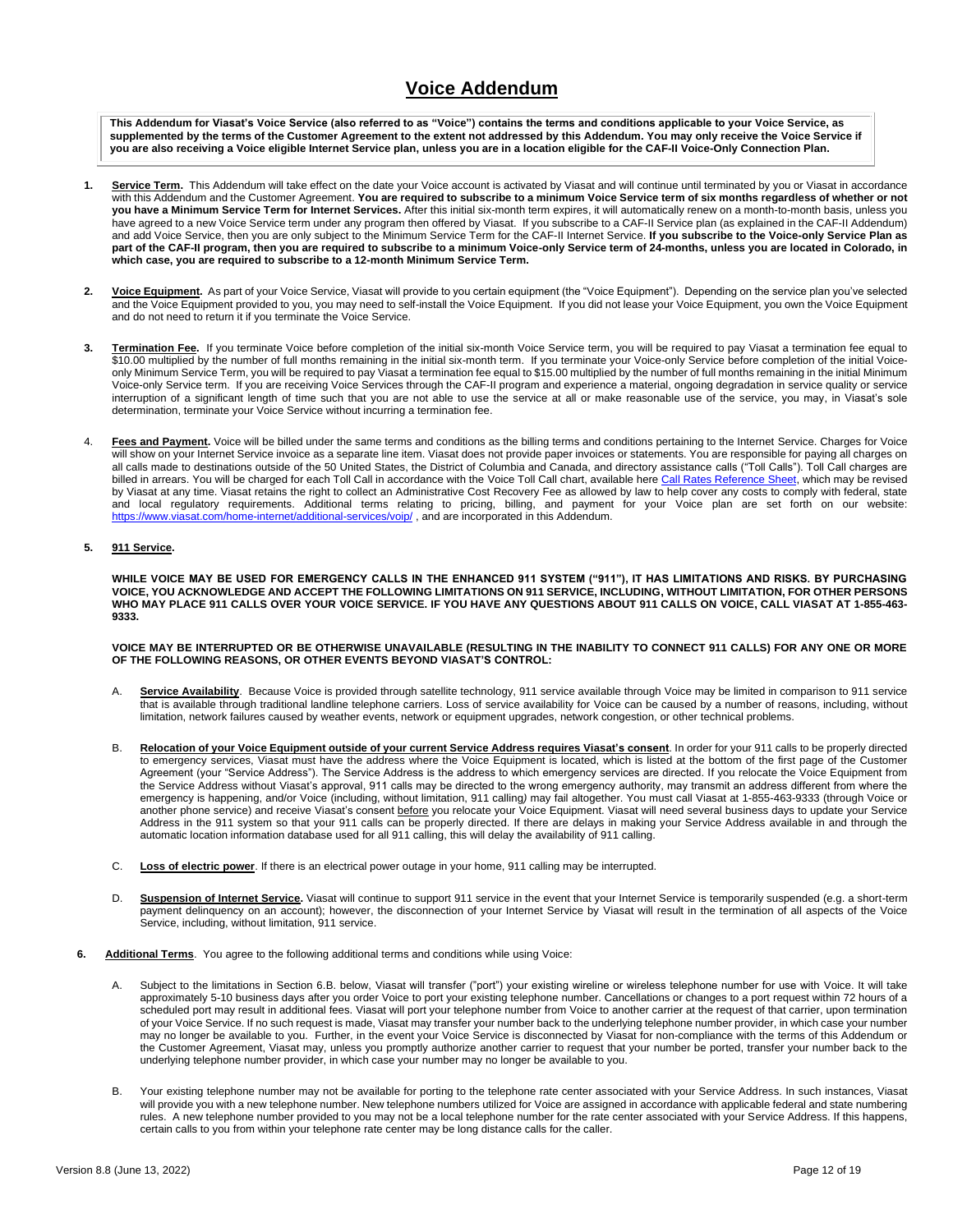- C. Viasat reserves the right to limit Toll Calls to 2,000 minutes in each billing period. In addition, Viasat may place a fraud warning on your account after you incur \$200.00 in Toll Call charges in any billing period. This may result in us charging your payment method on file for payment prior to the end of your usual billing cycle. If we are unable to collect these charges, we reserve the right to terminate your ability to make Toll Calls.
- D. Voice is available solely as a single line, and does not allow you to place calls to 1-900 numbers.
- E. Voice blocks calls to countries on the list of blocked countries, available her[e Viasat Voice Blocked Destinations,](https://www.viasat.com/content/dam/us-site/residential/documents/Voice-Blocked-Desitinations-11-30-17_4-1.pdf) which may be revised by Viasat at any time.
- F. If Viasat sends you the Voice Equipment to install, you are solely responsible for installation of the Voice Equipment and activation of your number.
- G. Changes requested by you to your Voice Service, such as changing your caller ID, are subject to a change fee of \$2.00 per occurrence, in Viasat's sole discretion.
- H. Voice has limitations with respect to fax equipment, security systems, and other analog data services and devices. For example, no additional phone line tuning is available to support faxing capabilities to satisfy industry standards, and further, you may inquire about battery backup options for the Voice Equipment(see Voice FAQs available at [Home Internet FAQs | Viasat](https://www.viasat.com/satellite-internet/faq/) and battery backup information available at https://www.viasat.com/home-internet/b
- I. You are not allowed to move your Voice Equipment to any other location or use your Voice Equipment with any other internet service provider (ISP) service without Viasat's prior approval (see 911 Service, Section 5.B. above).

#### **7. Limited Warranty**.

- A. Viasat warrants that your Voice Equipment is new, or equivalent to new in accordance with industry-standard practices, and is free from defects in material and workmanship for a period equal to your Voice Service term or 365 days from the date you receive your Voice Equipment, whichever is less (the "Limited Warranty Period"). This limited warranty does not cover damage or affected operation of covered equipment resulting from external causes, including, without limitation, accidents, acts of God, abuse, vandalism, misuse, problems with electrical power, servicing not authorized by Viasat, unauthorized disassembly or opening of components, usage not in accordance with product instructions, and problems caused by use of parts or components not supplied by Viasat. This limited warranty also does not cover any items that are in one or more of the following categories: software; external devices; accessories or parts added to your Voice Equipment after installation; accessories or parts that are not installed at the factory; or any damage to the Voice Equipment caused by your misuse, neglect or abuse of the Voice Equipment or failure to follow Viasat's reasonable instructions.
- B. Viasat will replace your Voice Equipment if Viasat determines, in its sole discretion, that such equipment is defective within the scope of the limited warranty. To receive limited warranty service, you must contact Viasat's Customer Care department, toll-free, at 1-855-463-9333, within the Limited Warranty Period. If Viasat determines, in its sole discretion, that service is required pursuant to the limited warranty, Viasat will ship new or reconditioned replacement Voice Equipment to your address in the contiguous US, freight prepaid. Viasat may also enclose pre-paid shipping materials which must be used to ship the defective Voice Equipment back to Viasat's designated address; or Viasat may provide alternate return instructions. If Viasat requests the return of the defective Voice Equipment and provides return shipping materials or alternate return instructions, and (i) you do not return the Voice Equipment, or (ii) the returned Voice Equipment is not received in good condition (other than the defect itself or damage occurring during shipment), you will be responsible for paying the full list price of the Voice Equipment that was sent as a replacement. Viasat may charge you for any repairs or replacement costs to out of warranty Voice Equipment, including, without limitation, related shipping and handling charges.
- **C. THIS LIMITED WARRANTY GIVES YOU SPECIFIC LEGAL RIGHTS, AND YOU MAY ALSO HAVE OTHER RIGHTS THAT VARY FROM STATE TO STATE. VIASAT'S RESPONSIBILITY FOR MALFUNCTIONS AND DEFECTS IN THE VOICE EQUIPMENT IS LIMITED TO REPAIR AND REPLACEMENT AS SET FORTH IN THIS LIMITED WARRANTY. ALL EXPRESS AND IMPLIED WARRANTIES APPLICABLE TO THE VOICE EQUIPMENT, INCLUDING, WITHOUT LIMITATION, ANY IMPLIED WARRANTIES OF MERCHANTABILITY AND FITNESS FOR A PARTICULAR PURPOSE, ARE LIMITED IN DURATION AND EFFECT TO THE LIMITED WARRANTY SET FORTH ABOVE AND NO WARRANTIES, WHETHER EXPRESS OR IMPLIED, WILL APPLY AFTER THE EXPIRATION OF THE WARRANTY PERIOD. SOME STATES DO NOT ALLOW LIMITATIONS ON HOW LONG AN IMPLIED WARRANTY LASTS, SO THE ABOVE LIMITATION MAY NOT APPLY TO YOU.**
- **8. Service Limitations; Exclusion of Incidental and Consequential Damages.**

**YOU ACKNOWLEDGE AND AGREE THAT VOICE AND THE INTERNET SERVICE MAY EXPERIENCE SIGNIFICANT DOWNTIME, HIGH LATENCY, OR REDUCED SPEEDS DURING YOUR USE OF VOICE. VIASAT AND VIASAT'S PARTNERS SHALL NOT HAVE ANY LIABILITY BEYOND THE REMEDIES SET FORTH IN THE LIMITED WARRANTY ABOVE, NOR ANY LIABILITY WHATSOEVER FOR INCIDENTAL OR CONSEQUENTIAL DAMAGES, INCLUDING, WITHOUT LIMITATION, ANY LIABILITY FOR THE VOICE EQUIPMENT NOT BEING AVAILABLE FOR USE OR FOR THE INABILITY TO PLACE CALLS, OR FOR LOST OR INTERRUPTED CALLS. SOME STATES DO NOT ALLOW THE EXCLUSION OR LIMITATION OF INCIDENTAL OR CONSEQUENTIAL DAMAGES, AND SO THE ABOVE EXCLUSION OR LIMITATION MAY NOT APPLY TO YOU.**

**9. 911 Limitation of Liability/Indemnity.** 

**VIASAT AND VIASAT'S PARTNERS SHALL HAVE NO LIABILITY TO YOU, OTHER USERS OF YOUR ACCOUNT OR ANY THIRD PARTY, AND YOU WAIVE ALL CLAIMS AND CAUSES OF ACTION, ARISING OUT OF OR RELATED TO THE INABILITY TO DIAL 911 OR ANY OTHER EMERGENCY TELEPHONE NUMBER OR TO ACCESS AN EMERGENCY SERVICE OPERATOR OR EMERGENCY SERVICES. YOU HEREBY RELEASE AND AGREE TO INDEMNIFY, DEFEND, AND HOLD HARMLESS VIASAT AND EACH OF VIASAT'S PARTNERS FROM ANY AND ALL CLAIMS, CAUSES OF ACTION, LIABILITY, DAMAGES, LOSSES, EXPENSES, AND/ OR COSTS (INCLUDING, WITHOUT LIMITATION, ATTORNEYS' FEES AND COSTS OF SUIT) BY OR ON BEHALF OF YOU OR ANY USER OR THIRD PARTY ARISING OUT OF OR RELATED TO THE FAILURE OF 911 TO FUNCTION PROPERLY OR AT ALL, VIASAT'S PROVISION OF 911 SERVICES OR VIASAT'S FAILURE TO PROVIDE ACCESS TO 911 SERVICES.**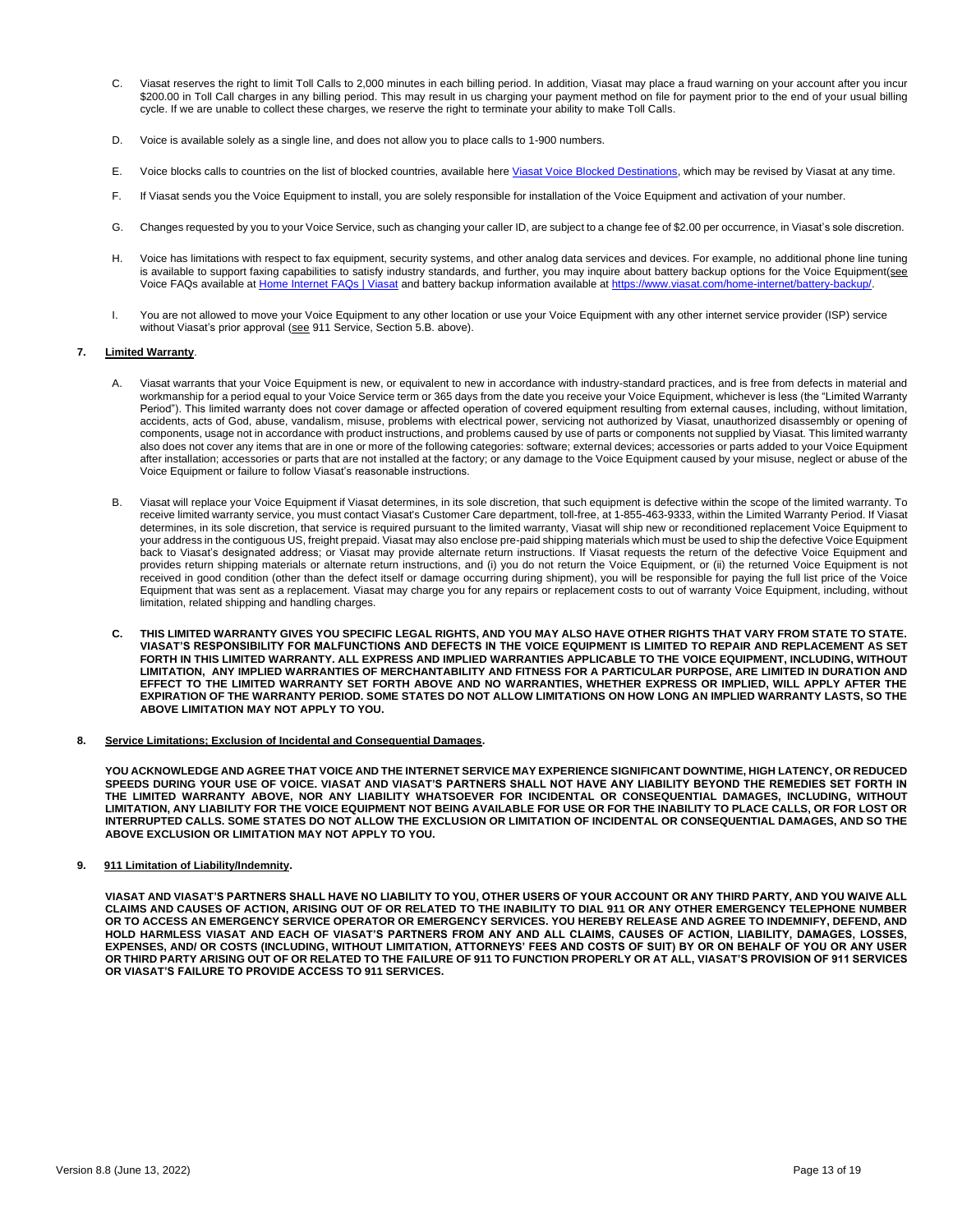# **Recovery Act Addendum**

**This Recovery Act Addendum (the "Addendum") only applies to customers who are receiving Internet Service under Viasat's Recovery Act grant. Viasat's Recovery Act grant expired on or about September 24th, 2013, and thus Recovery Act Service has not been available to new customers since then. For Recovery Act Service, all terms and conditions of the Customer Agreement apply, as well as these supplemental terms:**

- **1. Recovery Act Program.** The Recovery Act Program is part of a federal government program to provide satellite broadband internet service to rural premises where cable, DSL and fiber internet services are not available at the time of Internet Service activation. Only customers located in regions 1, 2, and 3 (as designated by the Rural Utilities Service) who meet the eligibility requirements set forth below may participate in the Recovery Act Program.
- **2. Eligibility Requirements.** As a precondition to receiving the Internet Service, you represent and warrant that to the best of your knowledge:
	- (i) you cannot receive cable, DSL, or any other wireline broadband service at your premises;
	- (ii) you are not a current satellite broadband customer and you did not disconnect your satellite broadband services to become eligible for this Program.
- **3. Data Allowance Policy.** Recovery Act Service is subject to data usage limits which are described in Viasat's Data Allowance Policy. The 30-day data usage limits for the Recovery Act Service plans are:

| <b>Recovery Act Plans</b>                             | Basic*                                                                                                                                                                                                                                                                                                                                                                                                                                                                                                                               | <b>Expanded</b> | Commercial | Gold | <b>Platinum</b> |
|-------------------------------------------------------|--------------------------------------------------------------------------------------------------------------------------------------------------------------------------------------------------------------------------------------------------------------------------------------------------------------------------------------------------------------------------------------------------------------------------------------------------------------------------------------------------------------------------------------|-----------------|------------|------|-----------------|
| Data Allowance<br>(Both Upload and<br>Download in GB) | 10.3                                                                                                                                                                                                                                                                                                                                                                                                                                                                                                                                 | 19.0            | 27.0       | 37.0 | 60.0            |
| Data Extender                                         | All Recovery Act plans, except Recovery Act plans provided through Surfbeam-1<br>equipment, have the Data Extender. The Data Extender is a feature that streams video at<br>DVD quality (optimized for 480p), which allows you to get more out of your monthly data<br>allowance or other data threshold. Not all video sources are identifiable and available to<br>benefit from the Data Extender. The feature is turned off by default. You can turn the<br>Data Extender on or off at any time by visiting http://my.viasat.com. |                 |            |      |                 |

\*If you are receiving the Recovery Act Basic Plan through Surfbeam-1 equipment, you are subject to the Data Allowance Policy – WildBlue Internet Service plans and this chart does not apply to you. Your data allowance thresholds are the same as the data allowance thresholds for the Pro Pak, as set forth on Exhibit A and in the Data Allowance Policy – WildBlue Internet Service plans.

- 4. Minimum Service Commitment. If you are receiving the Recovery Act Basic Plan, you had a 12-month Minimum Service Term. If you are receiving any other Recovery Act Plan, you had an 18-month Minimum Service Term.
- **5. Termination Fees.** If you are receiving the Recovery Act Basic Plan and terminate the Internet Service within the first 30 days following activation, you will not be charged a penalty or termination fee, but you must return your Equipment as set forth in the Lease Addendum. If you are receiving the Recovery Act Basic Plan and terminate the Internet Service after the first 30 days following activation but before completion of the Minimum Service Term or if you are receiving any of the other Recovery Act Plans and terminate Internet Service at any time following activation but before completion of the Minimum Service Term, you will be required to pay a termination fee equal to the number of months left in your Minimum Service Term multiplied by \$20.00.
- 6. Monthly Rental Fee. As a Recovery Act Program customer, you will be leasing Equipment from Viasat and will be subject to all of the terms and conditions set forth in the Lease Addendum except that you will not be charged a monthly fee for the rental of the Equipment in your possession.
- 7. **Conflict.** If there is a conflict between the terms of the Customer Agreement and this Addendum, the terms of this Addendum shall control.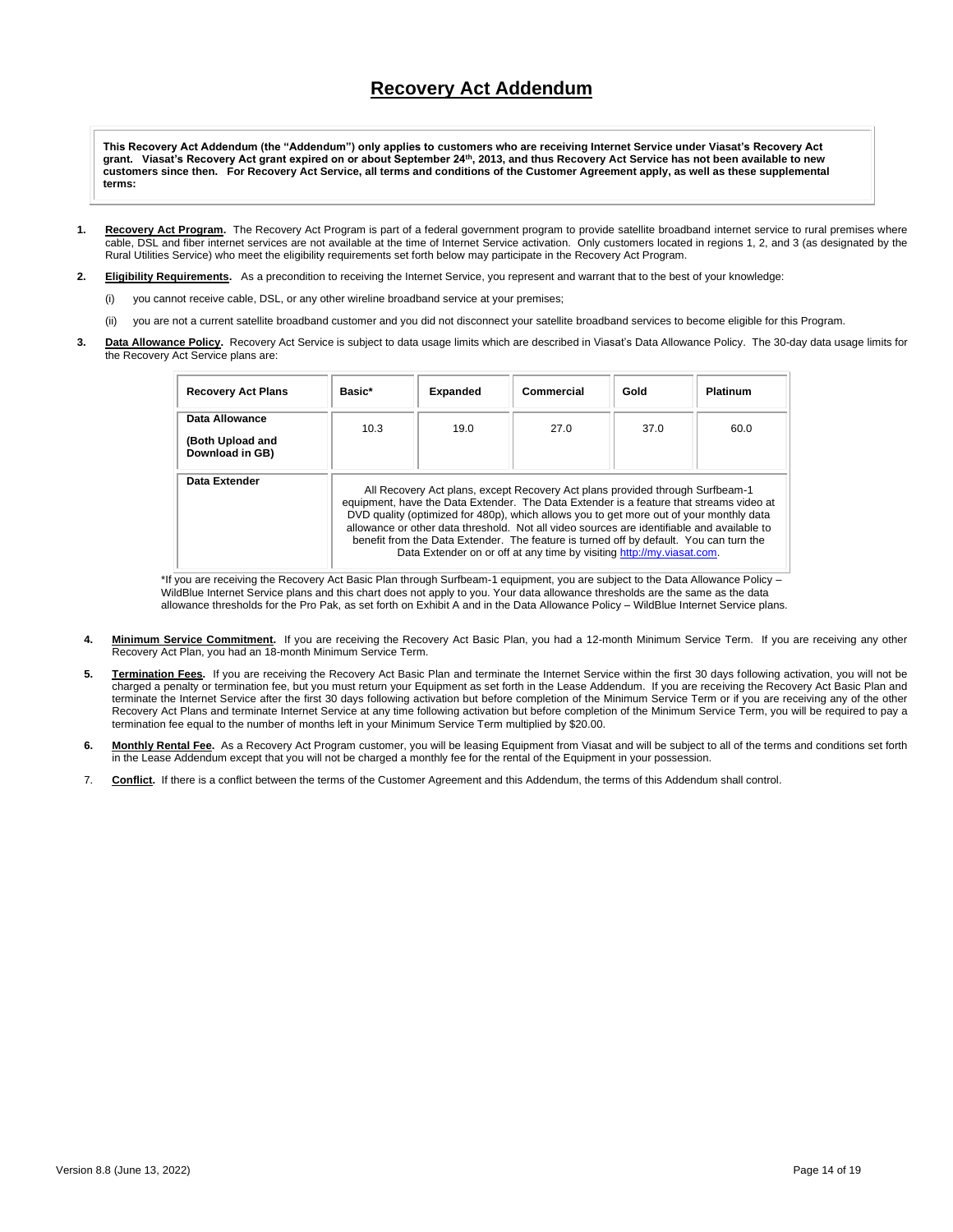## **Affordable Connectivity Program Addendum (formerly Emergency Broadband Benefit Program Addendum)**

**This Affordable Connectivity Program ("ACP") Addendum (the "ACP Addendum") only applies to customers who are receiving discounted Internet Service under the ACP. The ACP replaced the temporary Emergency Broadband Benefit Program (EBB). For any customers that previously participated in the EBB and did not choose to terminate their service and were not removed from the ACP Program during the transition, as of March 1, 2022, the EBB Addendum no longer applies, and this ACP Addendum now applies. For Internet Service customers participating in the ACP Program, all terms and conditions of the Customer Agreement apply, as well as these supplemental terms:**

**1. ACP Program.** The Affordable Connectivity Program is a federal benefit program that was created by Congress and offered by the Federal Communications Commission (FCC) to help low-income households afford to connect to the internet and stay connected for work, school, healthcare and more. Qualifying households may apply the monthly ACP discount to their Internet Service plan. Only customers located in select service areas, as determined by Viasat in its sole discretion, and who meet the eligibility requirements set forth by the FCC, may apply the ACP discount to their monthly Internet Service fee.

### **2. Eligibility Requirements.**

- (i) You represent and warrant that to the best of your knowledge that:
	- i. You meet the eligibility criteria set forth by the FCC available at acpbenefit.org;
	- ii. You have verified your eligibility via the National Verifier available a[t https://www.checklifeline.org/lifeline/?id=nv\\_flow&ebbp=true;](https://www.checklifeline.org/lifeline/?id=nv_flow&ebbp=true) and
	- iii. You are not receiving the ACP discount from any other provider.
- (ii) You understand that the ACP is limited to one discount per household.
- (iii) You are only eligible for ACP if you (or your dependent or other person in your household) currently receives benefits from the government program(s) listed on the ACP website (or your annual household income is 200% or less than the Federal Poverty Guidelines (the amount listed in the Federal Poverty Guidelines table on the ACP Application Form (FCC Form 5645)).
- (iv) You understand that your household can only get one ACP discount, and, to the best of your knowledge, your household is not getting more than one ACP discount. A "household" is any individual or group of individuals who are living together at the same address as one economic unit. A household may include related and unrelated persons. An "economic unit" consists of all adult individuals contributing to and sharing in the income and expenses of a household. An adult is any person eighteen years or older. If an adult has no or minimal income, and lives with someone who provides financial support to him/her, both people shall be considered part of the same household. Children under the age of eighteen living with their parents or guardians are considered to be part of the same household as their parents or guardians.
- (v) You agree that if you move or have a change in any of the information associated with your ACP benefit (e.g., household information, contact information), you will provide Viasat with your new information within 30 days.
- (vi) You understand that you must notify Viasat within 30 days if you do not qualify for ACP anymore, including if:
	- You, or the person in your household that qualified, no longer qualify for any reason (such as, no longer qualifying through a government program or based on household income level).
	- ii. Either you or someone in your household gets more than one ACP benefit.
- (vii) You agree that Viasat can give the ACP program administrator ("Administrator") all of the information you provided on the ACP Application Form (FCC Form 5645). You understand that this information is meant to help run the ACP program and that if you do not let Viasat give it to the Administrator, you will not be able to receive the ACP discount. You can also apply for ACP directly with the Administrator through the National Verifier, available at https://www.lifelinesupport.org/national-verifier/.
- (viii) You agree that Viasat may enter information in the National Lifeline Accountability Database (NLAD) system for purposes of enrollment, reverification, status updates, and any other required process for you to receive the ACP discount. You understand Viasat is required to enter the same personal information you entered in the National Verifier to qualify you for the Lifeline discount. The discount cannot be applied to your Viasat account until you have been successfully enrolled into the NLAD system.
- (ix) You agree that all the answers and agreements that you provided on ACP Application Form (FCC Form 5645) are true and correct to the best of your knowledge. You understand that willingly giving false or fraudulent information to get ACP program benefits is punishable by law and can result in fines, jail time, de-enrollment, or being barred from the program.
- (x) You agree that you were truthful about whether or not you are a resident of Tribal lands, as defined in the ACP Application Form (FCC Form 5645).
- 3. Reverification. Viasat or the National Verifier may have to check whether you still qualify at any time. If you need to recertify or renew your ACP benefit, you understand that you have to respond by the applicable deadline communicated to you or you will be removed from the ACP program and your ACP discount will stop.
- **4. Transferability**. The ACP discount is unique to you or your household and you may not transfer it to another person or household. However, you may transfer your ACP discount with Viasat to another ACP internet service provider at no charge for the transfer of benefits to another provider. You are limited to one transfer of your ACP benefit per month, subject to limited exceptions.
- **5. De-enrollment**. If you become ineligible for the ACP, you have an obligation to contact Viasat directly and de-enroll from the ACP-supported service. Further, the following situations might result in your being de-enrolled from ACP Discounts:
- (i) If Viasat has a reasonable basis to believe that you are no longer eligible, Viasat will send you a notice of impending termination of the ACP benefit. You will have 30 days from the date of the impending termination letter to demonstrate continued eligibility by re-certifying your continued eligibility. Viasat must terminate your ACP benefit if you fail to demonstrate continued eligibility within the 30-day time period.
- (ii) If the Universal Service Administrative Company (USAC), the administrator of universal service, provides notification to Viasat that you have more than one discounted account, or that more than one member of your household is receiving the ACP discount, Viasat must de-enroll you from the ACP program within five business days.
- (iii) You have an obligation to re-certify annually that only one member of your household receives program-supported service and that you continue to be eligible. If you fail to respond to Viasat's or the National Verifier's request for certification, Viasat or the National Verifier will provide you with notification that you have 60 days from the date of the notification to provide the requested certification. If you fail to provide the requested certification within the 60-day notification period, Viasat will de-enroll you from the ACP within five business days from the end of the 60-day notification period.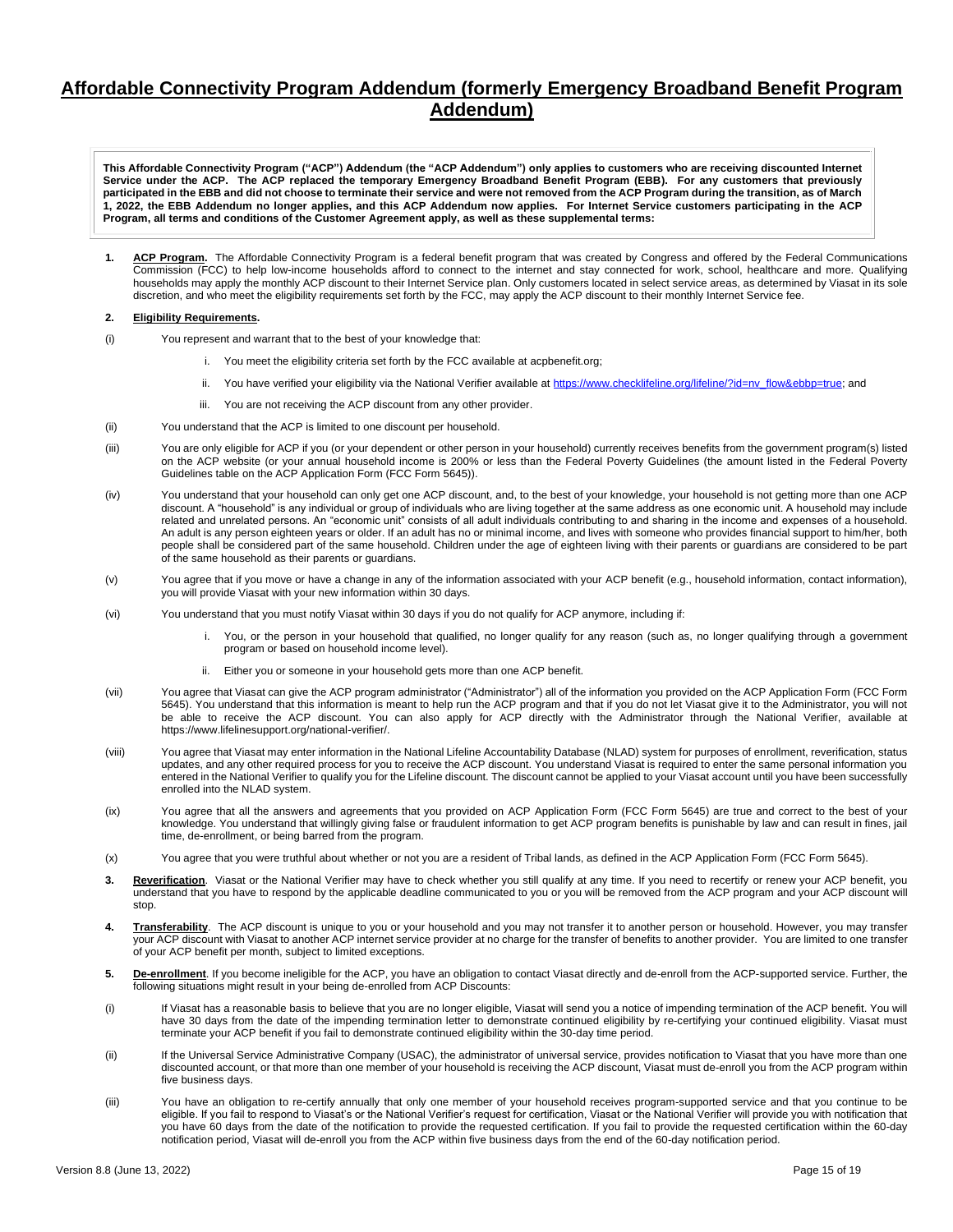- **6. ACP Program Discount**. You are only entitled to receive up to a \$30 credit, or \$75 credit if you reside on eligible Tribal lands, toward your Internet Service fee each month. In no case may your ACP discount exceed the total amount of Internet Service fee, Equipment Lease fee, and eligible taxes and regulatory fees in any given calendar month. Depending upon when you enroll in the ACP, and the date of your billing cycle, you may see different discount amounts applied during the first two months and in the final month of the ACP. The monthly discount will be given to the end of the last full calendar month in which you are both a customer of Viasat and the ACP is still active on your account.
- **7. Program Duration and Post-Program Requirements.** The ACP is intended to be a longer-term program; however, it may be terminated at any time by the FCC whether because of funding issues, Congressional action, or other concerns. Viasat will notify you via email as soon as practicable after the FCC issues notice of the program ending. Further, Viasat may, in its sole discretion, elect to end its participation as a provider in the ACP, at any time, by providing you with 90 days' notice via email prior to the discontinuation of your ACP discount. Prior to the conclusion of the ACP, you must elect to remain a Viasat Internet customer or elect to discontinue your Viasat Internet Service after the ACP ends. Viasat may be required stop providing you Internet Service at the conclusion of the ACP unless you affirmatively agree to continue to receive Viasat's Internet Services at the standard rates, terms, and conditions. At the conclusion of the ACP, this ACP Addendum will no longer apply.
- 8. **Usage Requirement**. If, as a result of discounts or other adjustments, you do not pay a fee for your ACP-covered services, you must use your internet service at least once every consecutive 30 days during which you are enrolled in the ACP in order to receive the ACP discount. If, for any reason you do not use your Internet Service at least once every consecutive 30 days, you may not receive the ACP discount for that month; however, you may receive it in subsequent months so long as you cure your non-usage within 15 days. You will receive a notice if your account does not show usage for any consecutive 30-day period, and you must cure your non-usage within 15 days of that notice, or Viasat is required to de-enroll you from the ACP and remove your discount.
- **9. Minimum Service Term Commitment and Termination Fees**. The months during which you receive the ACP discount will count toward any applicable Minimum Service Term. If you terminate your services with Viasat at any point during the ACP, or at the conclusion of the ACP, you will not be subject to any applicable Termination Fee, but you must return your Equipment as set forth in the Lease Addendum. If you elect to remain a Viasat customer at the conclusion of the ACP, as explained in Section 7 of this ACP Addendum, or if you elect to remain a Viasat customer following de-enrollment from the ACP, you will continue with your contracted Minimum Service Term subject to the terms of this Customer Agreement, including any applicable Termination Fee as explained in Section E of this Customer Agreement.
- **10. Privacy**. Viasat processes your personal data, which may include your name, address, date of birth, email, phone number, Social Security Number, and government-issued identification (e.g., driver license, tax ID, tribal ID), to verify your eligibility and process your application for the ACP discount. Viasat has security controls in place to safeguard your personal data. Viasat complies with applicable data protection laws and retains your personal data for as long as necessary to meet legal obligations.
- **11. Disputes**. If you are unable to resolve a dispute with Viasat, you may contact the FCC's Consumer Complaint Center. Contact information is below or you may submit a complaint form.

ACP helpline – 888-225-5322

Para presenter una queja en espanol, lamar al: 888-CAL-FCC (888-225-5322)

ACP complaint info: https://consumercomplaints.fcc.gov/hc/en-us/articles/4412582232980-Need-Help-with-an-Affordable-Connectivity-Program-ACP-or-Emergency-Broadband-Benefit-EBB-complaint-

Complaint form: https://consumercomplaints.fcc.gov/hc/en-us/requests/new?ticket\_form\_id=38824

**12. Conflict**. If there is a conflict between the terms of the Customer Agreement and this ACP Addendum, the terms of this ACP Addendum shall control.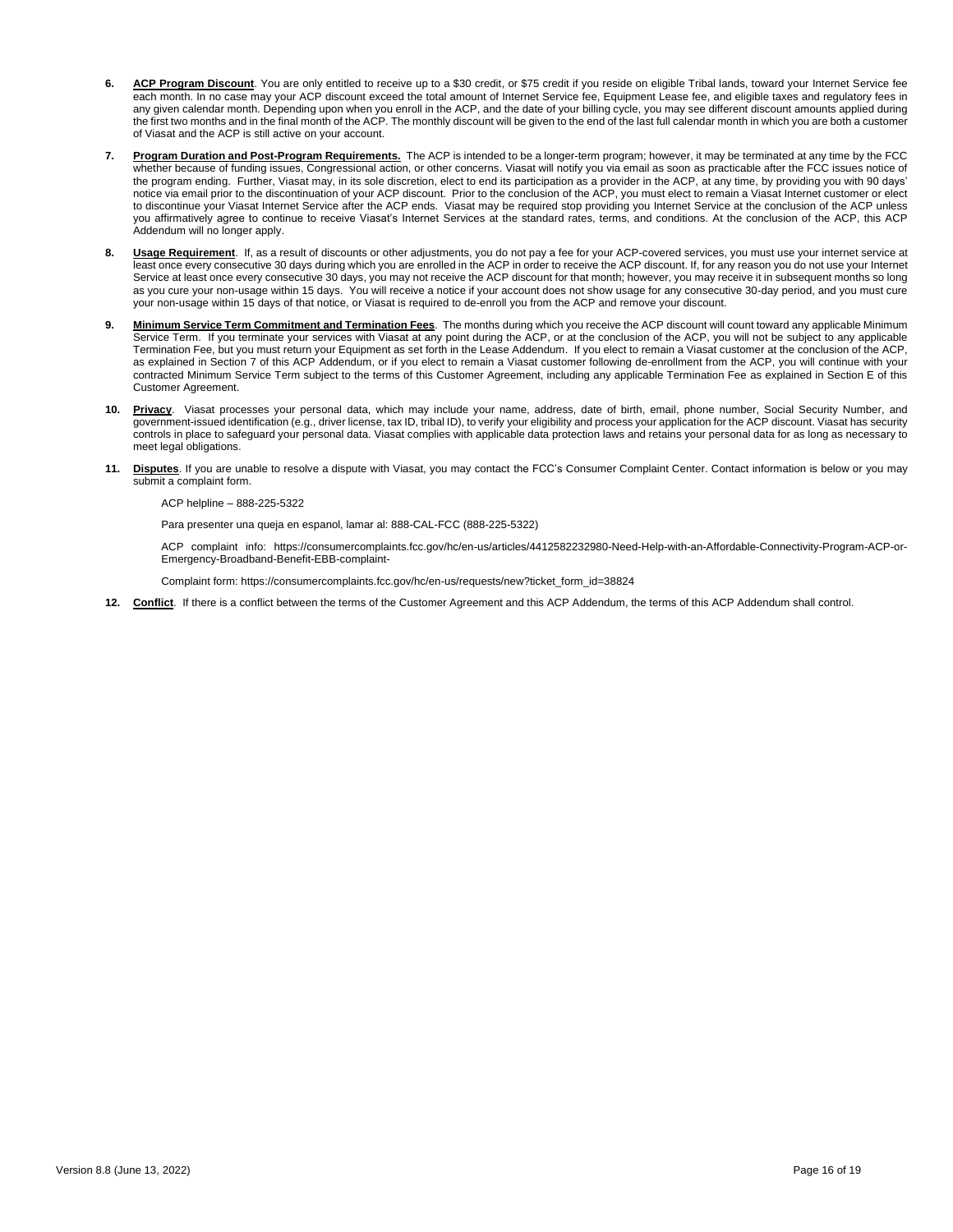# **CAF-II Addendum**

**This Connect America Fund Phase II Auction ("CAF-II") Addendum (the "Addendum") only applies to customers who are receiving Voice and/or Internet Service under Viasat's CAF-II grant. Viasat's CAF-II grant is only available in certain census blocks in certain states, and it is only available through Viasat's subsidiary, Viasat Carrier Services, Inc. For CAF-II Service, all terms and conditions of the Customer Agreement apply, except as otherwise noted herein, as well as these supplemental terms:**

- **1. Connect America Fund Program.** The Connect America Fund Program is a FCC program designed to expand access to voice and broadband services for areas where they are unavailable. The FCC provides funding to service providers to subsidize the cost of building new network infrastructure or performing network upgrades to provide voice and broadband service in areas where it is lacking.
	- 2. **Location Eligibility Requirements.** Only customers located in the states and census blocks where Viasat was awarded CAF-II funding are eligible to receive a CAF-II internet or Voice service plans. Customers may review a map of the areas where Viasat was awarded CAF-II funding here: fcc.gov/reports-research/maps/caf2 auction903-results.

#### **3. Service Details.**

- **(i) Internet Service.** CAF-II Internet Service is subject to data usage limits which are described in Viasat's Data Allowance Policy. The 30-day data usage limit for the CAF-II Service plan is 500GB, which is subject to change based upon the FCC's annual Urban Rate Survey results**.** Please review Viasat's Data Allowance Policy (residential) available at <https://www.viasat.com/legal/> for further details.
- **(ii) Voice Service.** If you receive Viasat Voice service with your CAF-II Internet Service or Viasat's Voice-only Service, the provisions of the Voice Addendum apply to your use of the Voice or Voice-only Services.
- 4. Minimum Service Term Commitment. Your CAF-II Internet and Voice Service plans have a 24-month Minimum Service Term unless your service address is located in Colorado, in such instances, you have a 12-month Minimum Service Term. If you are a Lifeline customer, please see the Lifeline Addendum for further information.
- 5. **Termination Fees.** If you cancel your CAF-II Service before completion of the Minimum Service Term, you will be required to pay the Termination Fee detailed in Section E on page 1 of this Agreement. If you are receiving CAF-II Internet Service and experience a material, ongoing degradation in service quality or service interruption of a significant length of time such that you are not able to use the service at all or make reasonable use of the service, you may, in Viasat's sole determination, terminate your CAF-II Internet Service without incurring an Early Termination Fee. If you are a Lifeline customer, please see the Lifeline Addendum for further information.
- 6. Monthly Equipment Lease Fee. As a CAF-II program customer, you will be leasing Equipment from Viasat and will be subject to all of the terms and conditions set forth in this Agreement and the Lease Addendum.
- 7. Medical Emergencies. If you encounter a medical emergency that makes you unable to pay your bill for a period of time, or that requires your account remain active, even if it has already been suspended or disconnected, Viasat may, but is not required to, work with you to find a suitable payment and/or reconnection arrangement. You must contact Viasat immediately upon learning of such emergency.
- 8. **Disputes**. You have the option to file a formal complaint regarding your concerns with the local public utilities commission. You may contact the commission via the below options:

Colorado Public Utilities Commission PUC for FCC Complaints 1560 Broadway, Suite 250 Denver, CO 80202 303-894-2070 or 800-456-0858 dora\_puc\_website@state.co.us https://puc.colorado.gov/utilityproviders

9. **Conflict.** If there is a conflict between the terms of the Customer Agreement and this Addendum, the terms of this Addendum shall control.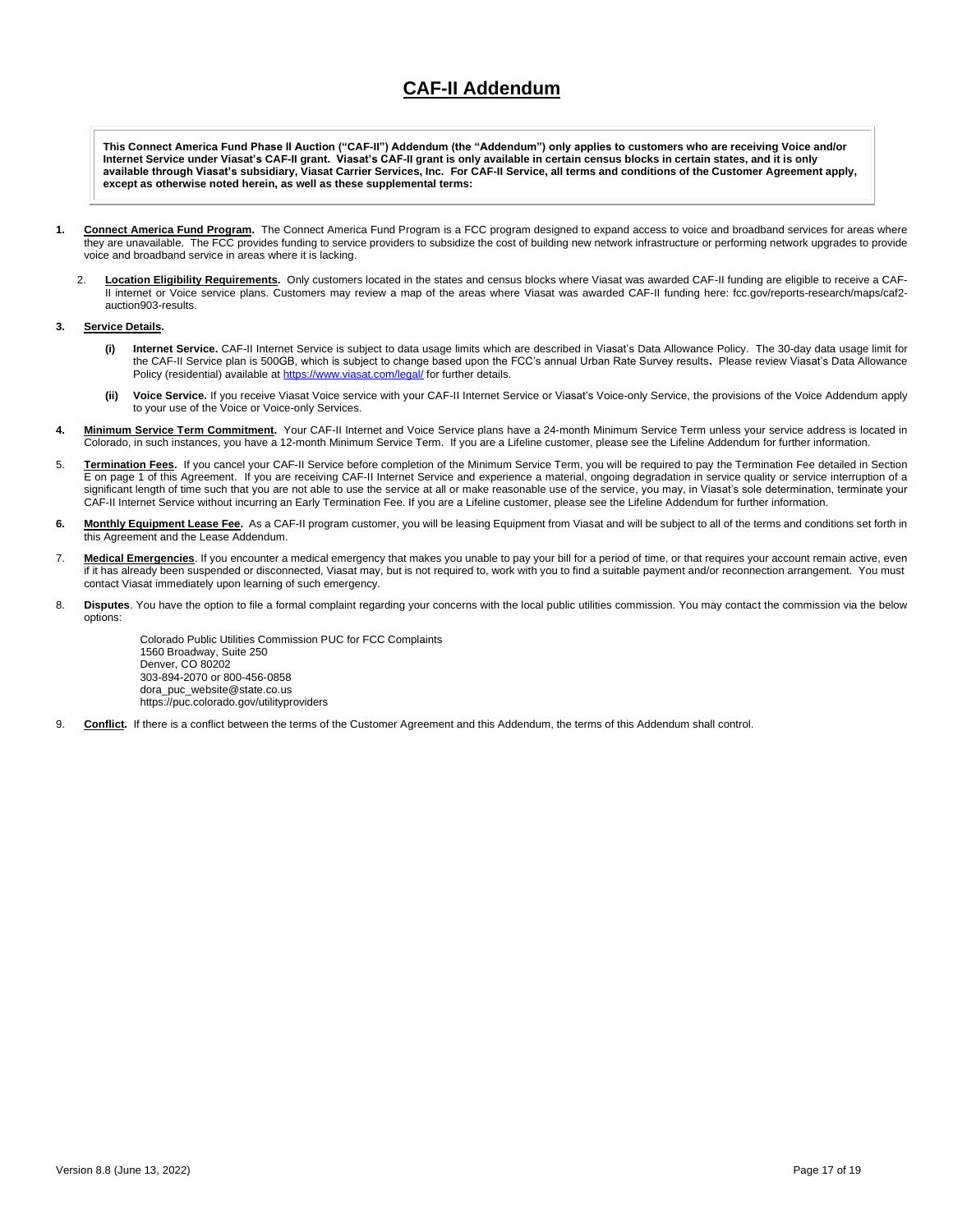# **CAF-II Lifeline Addendum**

**This Addendum for Viasat's Lifeline Program only applies to customers who are qualified for, and are receiving, Viasat Internet or Voice Service through the Connect America Fund program (such as the Connection 25 or Voice-Only Connection Plans), or other similar program as designated by Viasat, and through a state or federal lifeline program ("Lifeline Service"). For Lifeline Service, all terms and conditions of the Customer Agreement apply, except as noted herein, as well as these supplemental terms:**

1. **Lifeline Program.** Lifeline is a federal government-assistance program dedicated to making phone and internet service more affordable for low-income households. This benefit provides eligible households with a monthly discount of either \$5.25 for Voice-Only service or \$9.25 for Internet, but not both. Qualifying households living on Tribal lands are eligible for an enhanced discount of up to \$34.25 per month, and they may also qualify for a one-time \$100 discount on their installation fees. As part of your receiving Lifeline Service, Viasat will discount your monthly Service fee for your Internet or Voice Service the amount of the then current federal or state discount (as applicable). The Lifeline Service discount will appear on your bill as a separate line item. The Lifeline discounts, and the related Connection 25 and Voice-Only Connection Plans, are provided by Viasat's subsidiary Viasat Carrier Services, Inc. Your acceptance of the Lifeline discount on your account means that you agree with and understand the terms herein.

### **2. Eligibility Requirements.**

- a. You understand that Lifeline is a government assistance program, that the service is non-transferrable, that only eligible consumers may enroll in the program, and the program is limited to one discount per household.
- b. You are only eligible for Lifeline Service if you (or your dependent or other person in your household) currently get benefits from the government program(s) listed on the Lifeline Program Application Form (FCC Form 5629) or your annual household income is 135% or less than the Federal Poverty Guidelines (the amount listed in the Federal Poverty Guidelines table on the Lifeline Program Application Form (FCC Form 5629)).
- c. You understand that your household can only get one Lifeline Service benefit, and, to the best of your knowledge, your household is not getting more than one Lifeline Service benefit. A "household" is any individual or group of individuals who are living together at the same address as one economic unit. A household may include related and unrelated persons. An "economic unit" consists of all adult individuals contributing to and sharing in the income and expenses of a household. An adult is any person eighteen years or older. If an adult has no or minimal income, and lives with someone who provides financial support to him/her, both people shall be considered part of the same household. Children under the age of eighteen living with their parents or guardians are considered to be part of the same household as their parents or guardians.
- d. You agree that if you move or have a change in any of the information associated with your Lifeline benefit (e.g., household information, contact information), you will provide Viasat with your new information within 30 days.
- e. You understand that you must notify Viasat within 30 days if you do not qualify for Lifeline Service anymore, including if:
	- i. You, or the person in your household that qualified, no longer qualify for any reason (such as, no longer qualifying through a government program or based on household income level).
	- ii. Either you or someone in your household gets more than one Lifeline Service benefit (including, more than one lifeline broadband internet service, more than one lifeline telephone service, or both lifeline telephone and lifeline broadband internet services).
- f. You agree that Viasat can give the Lifeline Service program administrator ("Administrator") all of the information you provided on the Lifeline Program Application Form (FCC Form 5629). You understand that this information is meant to help run the Lifeline Service program and that if you do not let Viasat give it to the Administrator, you will not be able to receive Lifeline Service benefits. You can also apply for Lifeline Service directly with the Administrator through the National Verifier, available a[t https://www.lifelinesupport.org/national-verifier/.](https://www.lifelinesupport.org/national-verifier/)
- You agree that Viasat may enter information in the National Lifeline Accountability Database (NLAD) system for purposes of enrollment, reverification, status updates, and any other required process for you to receive the Lifeline discount. You understand Viasat is required to enter the same personal information you entered in the National Verifier to qualify you for the Lifeline discount. The discount cannot be applied to your Viasat account until you have been successfully enrolled into the NLAD system.
- h. You agree that all the answers and agreements that you provided on Lifeline Program Application Form (FCC Form 5629) are true and correct to the best of your knowledge. You understand that willingly giving false or fraudulent information to get Lifeline Service program benefits is punishable by law and can result in fines, jail time, de-enrollment, or being barred from the program.
- i. You agree that you were truthful about whether or not you are a resident of Tribal lands, as defined in section 2 of the Lifeline Program Application Form (FCC Form 5629).
- 3. Reverification. Viasat or the National Verifier may have to check whether you still qualify at any time. If you need to recertify or renew your Lifeline Service benefit, you understand that you have to respond by the applicable deadline communicated to you or you will be removed from the Lifeline Service program and your Lifeline Service benefit will stop.
- 4. **Transferability.** You may transfer your Lifeline benefit to another Lifeline service provider at no charge for the transfer of benefits to another provider.
- 5. **De-enrollment**. If you become ineligible for the Lifeline Program, you have an obligation to contact Viasat directly and de-enroll from the Lifeline-supported service. Further, the following situations might result in your being de-enrolled from Lifeline Discounts:
	- a. If Viasat has a reasonable basis to believe that you are no longer eligible, Viasat will send you a notice of impending termination of the Lifeline benefit. You will have 30 days from the date of the impending termination letter to demonstrate continued eligibility by re-certifying your continued eligibility. Viasat must terminate your Lifeline benefit if you fail to demonstrate continued eligibility within the 30-day time period.
	- b. If the Universal Service Administrative Company (USAC), the administrator of universal service, provides notification to Viasat that you have more than one discounted account, or that more than one member of your household is receiving the Lifeline discount, Viasat must de-enroll you from the Lifeline program within five business days.